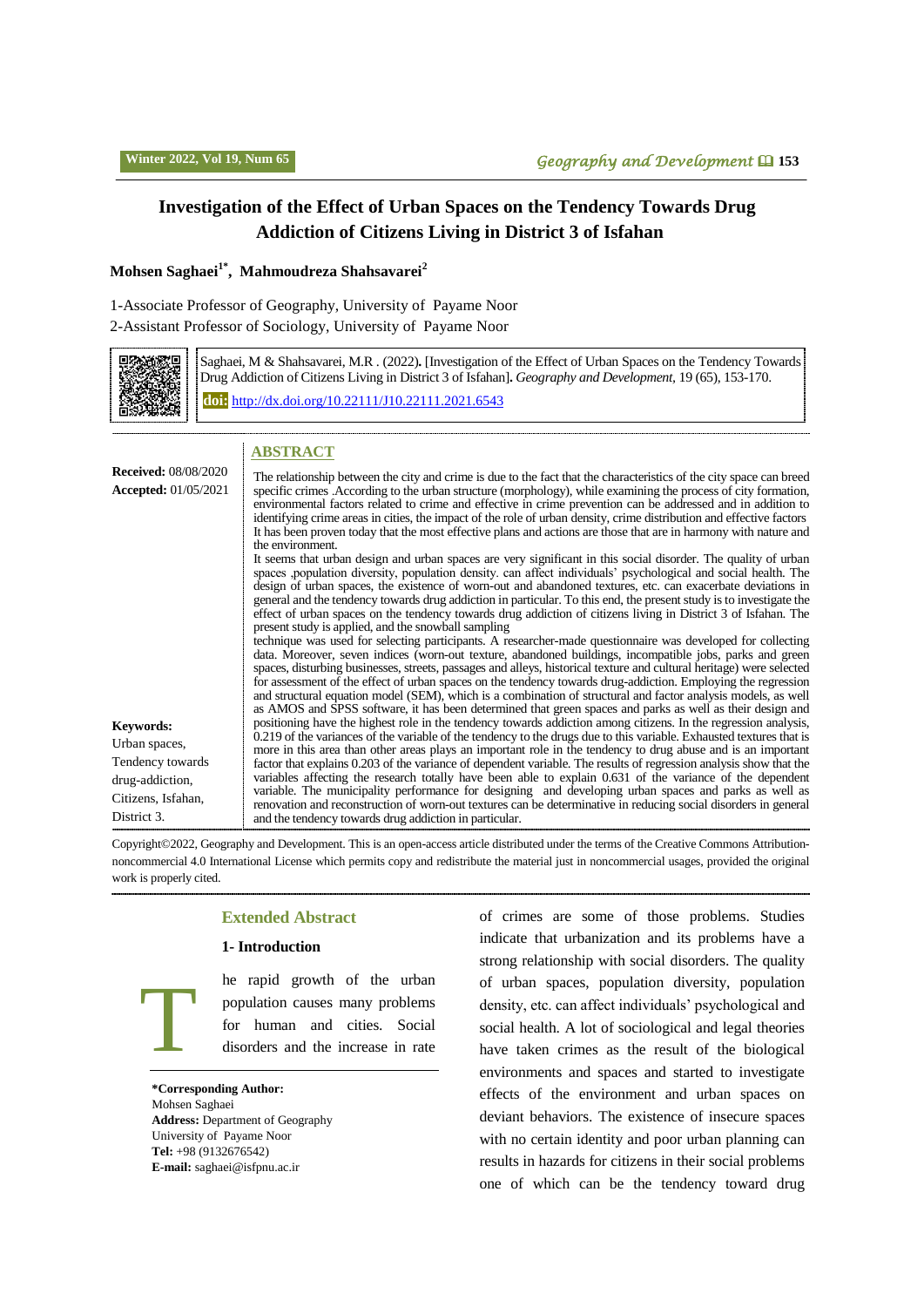# **فصلنامه جغرافیا و توسعه** 351 *Geography and Development* **154 Winter 2022, Vol 19, Num 65**

addiction. Metropolises have a special situation in this regard. The present study is to study the City of Isfahan as one of the important metropolises in Iran. The results of different studies and statistics of the police show that District 3 as one of the total 15 districts in Isfahan has a high share of urban issues. Isfahan has 2280 hectares of urban worn-out texture whose 13.7% is in District 3.

Among issues that residents of this district are faced with is the gathering of addicts, tramps, and runaway women in Shahid Rajaei Park. All those issues have made the space of the district unfavorable. Improving those spaces and identifying their challenges can result in enhancement of quality of the environment and urban spaces and consequently favorable effects on citizens' attitudes.

### **2-Methods and Material**

The present study is applied. The two field research and documentary research techniques were used for collecting data so that in the field research technique, a researcher-made questionnaire was developed. With regard to the population of the district, 300 copies of the questionnaire were distributed among of its citizens based on Cochran formula. The snowball sampling technique was used for selecting participants. SPSS software and regression model were employed for analyzing the collected data.

#### **3-Results and Discussion**

The obtained results indicated that participants consider the design and quality of the park and its green space as having the highest role in urban spaces. In addition, the index of worn-out texture has a significant role in individuals' tendency towards drug addiction, Urban spaces as independent variables have been able to affect the variable by 0.631. The coefficient of determination is 0.442, which indicates that the variables of urban spaces justify 0.442 of the variance of material orientation in citizens. The modified coefficient of determination is 0.409, which is better to refer to this case.

In the model of structural equations used to conduct the research, the tendency to materials was affected by the direct and indirect effects of the six variables of urban spaces. It has not been meaningful. The highest weight of regression in the structure model is related to the hidden variable of parks and urban green spaces with a weight of 0.41. And the lowest weight is related to the hidden variable of incompatible and annoying jobs with a weight of 0.11.

### **4-Conclusion**

Identification and analysis of crime centers helps to understand the set of factors and spatial, temporal and social conditions that lead to their formation. The results show that in the city of Isfahan and in region 3, parks and urban spaces have the highest impact They use drugs. Regarding the improvement of spaces that cause such problems, and especially parks, various measures can be taken, such as the use of security forces and the closure of the park during peak hours, including the possibility of crime. The existence of the government gate park and its special location and the internal conditions of the park have created a safe situation for addicts, which plays a decisive role in their tendency to abuse drugs. Also, the existence of a lot of worn-out tissues in this area, as there is about 13.7% of the total worn-out tissues in this area, has had a great impact on the tendency of people to consume materials. Historic spaces in this area and lack of institutions The issue has become even more problematic, and if the heritage organization's oversight of historic sites increases, it could be somewhat fruitful.

Also, one of the good actions of Isfahan Municipality in recent years is the integration of technical and service jobs in special places. It seems that a better situation will be created if some incompatible jobs are collected from this area and transferred to other specific places.

**Keywords**: Urban spaces, Tendency towards drugaddiction, Citizens, Isfahan, District 3.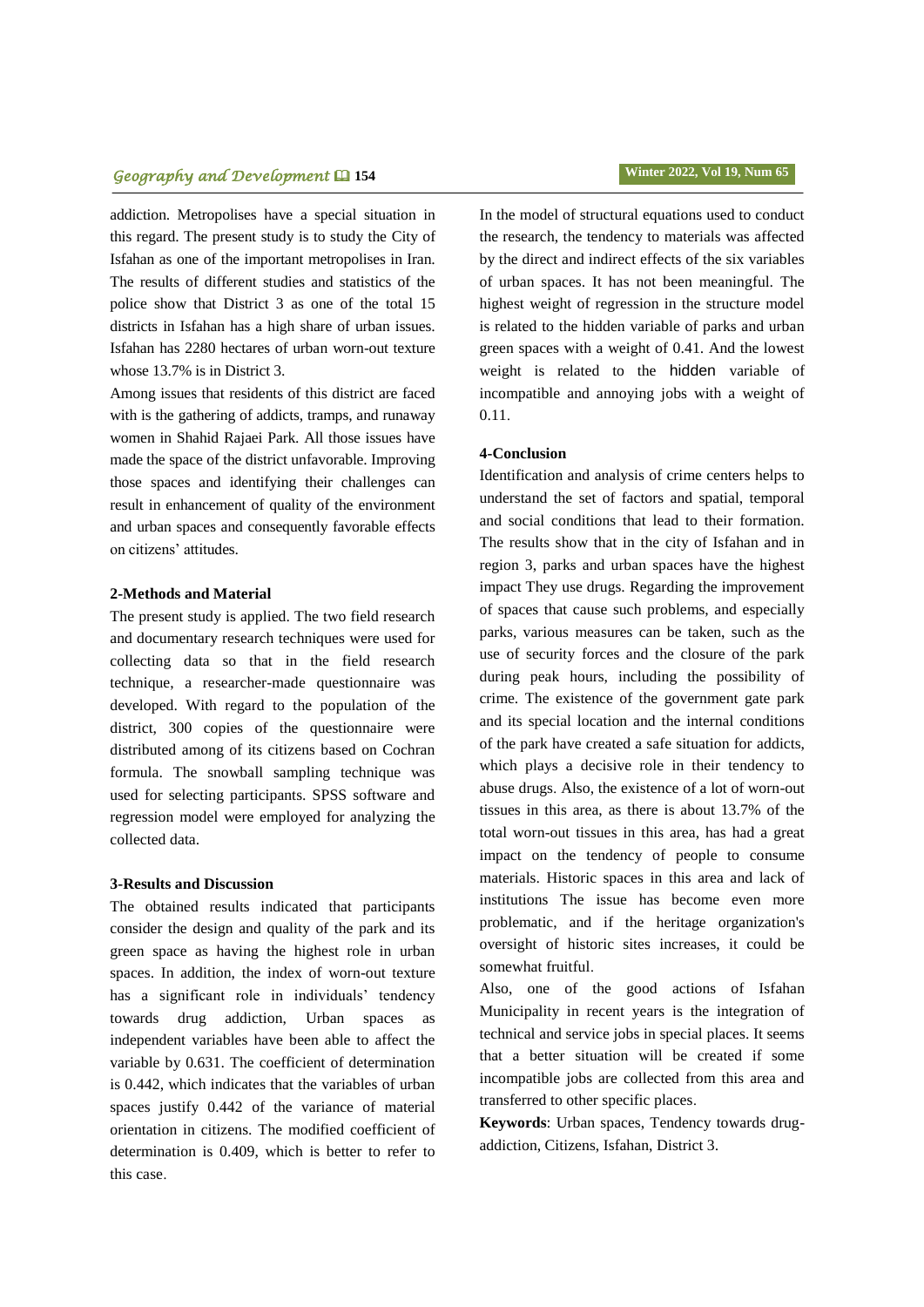#### **5-References**

- Ahmadi, S, Nikdel, F, Heidari, A, Karami, E, (1393). A study of the Relationship between Social Control and Disorder Among Citizens of Dehdasht, Research Journal strategic Research on Social problems in IRAN,Vol 3,No 8, Tehran,35-44. https://ssoss.ui.ac.ir/article\_17110.html
- Statistical of Isfahan city (2016). Assistance of Research Planning and Technology press, Isfahan Municipality.

www.isfahanold.ir/Index.aspx?lang=1&sub=36

- Behnaz, A, Afshar, D (2003). Designing and Behavior Patterns, The Proposed for Improvement of Urban parks, Ecology Journal,Vol 29, No30,43-60.
- Birou, Alain (1988). Dictionary of Social sciences, Translated by Bagher saroukhani, Tehran, Keyhan press https://ketabnak.com/book/74695/
- Pika, George (1987). prevention of Crimes and Urbanization, Translated by Aziz Toosi, Trial Journal, Vol 1, No 2 , Tehran 42-46. http://www.hakamkar.blogfa.com/post/25
- Danaie, N (2015). Relationship Between Addiction and Social security in Sociology , Quarterly Journal of Research on Addiction, Vol 9, No 36, Tehran, 31-48. http://etiadpajohi.ir/article-1-778-fa.html
- Ziari, K, Mahdi, A, Mahdian, M (1392). The Evaluation of Safety in Public Space of Cities, Geographical planning of space Quarterly Journal, Vol 3, No 7, 25-39.

http://gps.gu.ac.ir/article\_5382.htm

- Simmel, George (1993). The Metropolis and Mental Life , Translated by Yousef Abazari, Social sciences Letter, Vol 2, No 3, 53-66. https://jnoe.ut.ac.ir/article\_15547.html
- 
- Shakoie, Hossein (1993). Urban Social Geography, Tehran , Academic Center press https://ketabgallery.com/kgp
- Ghanbari, A, Shamai, A, Shahimirza, M, Spatial Analysis of Urban Delinquency in 22 Regions of Tehran Megapolis, Strategic Research on Social Problems in Iran, Vol 2, No 6, 111-130. https://ssoss.ui.ac.ir/article\_17097.html

# **i** Geography and Development **Q** 155

- Sedigh Sarvestani, Rahmatollah (2010). Social Pathology, Sixth Ed, Tehran, Samt press https://samta.samt.ac.ir/content/11419/
- Abdollahzadeh, Mahsa (2010). Urban Open space, The Dynamic arena of The City, Collection of Articles Urban Landscape ,Studies and Researches center on Islamic Council of Isfahan city,169-179.
- Fathtabar, S, Asadollahi, A, Haji Azizi, Sh, Arabpour, A, Havasi, A (2015). A Study of Social and Cultural Characteristics of Drug Offenders in Ahwaz Municipal Areas Using Geographic Information system (GIS), Quarterly Journal of Research on Addiction, Vol.9, No 36, Tehran, 125-140 .http://etiadpajohi.ir/article-1-373-fa.html.
- Ghasemi, Vahid (2010).Structural Equation Modeling in Social Researches using Amos Graphics, one <http://dlib.sbmu.ac.ir/site/catalogue/100291>
- Harris PH, Mennis J, Obradovic Z, Izenman A, Grunwald H, Lockwood B Jupin J , Chisholm L (2012). Investigation the simultaneous Effects of Individual program and Neighborhood Attributes on Juvenile Recidivism Using GIS and spatial Data Mining NCJ 237986, Rockville , MD.USA: National Institute of Justice / NCJRS.
- Kamyar, Gholam Reza (1998). Urban Planning Rights , Tehran, Majd press
	- https://www.majdpub.ir/Home/BDetails/3471
- Keshavarz H, Nekouifard, O (2011). The Effects of Urban Spaces on Environmental and Behavioral Abnormalities of Citizens in Tehran, Iran – District 12, Journal of Health system Research,Vol 1, No 5, 564-570. https://hsr.mui.ac.ir
- Kalantari M, Safari I (2008). Application of New Technology in Policing Prevention of Crime Studies Journal, No 6, 29-56.

http://www.cps.jrl.police.ir/article\_13446.htm

- Kalantari M, Tavakkoli M (2007). Analysis of Crime Spots , Prevention of Crime Studies Journal, Vol 1386, No 2 , 75- 100.
- http://www.cps.jrl.police.ir/article\_13417.html
- Keynia, Mahdi (1994). Fundamentals of Criminology, Vol 2 , Tehran University press https://www.roshdpress.ir/product-5148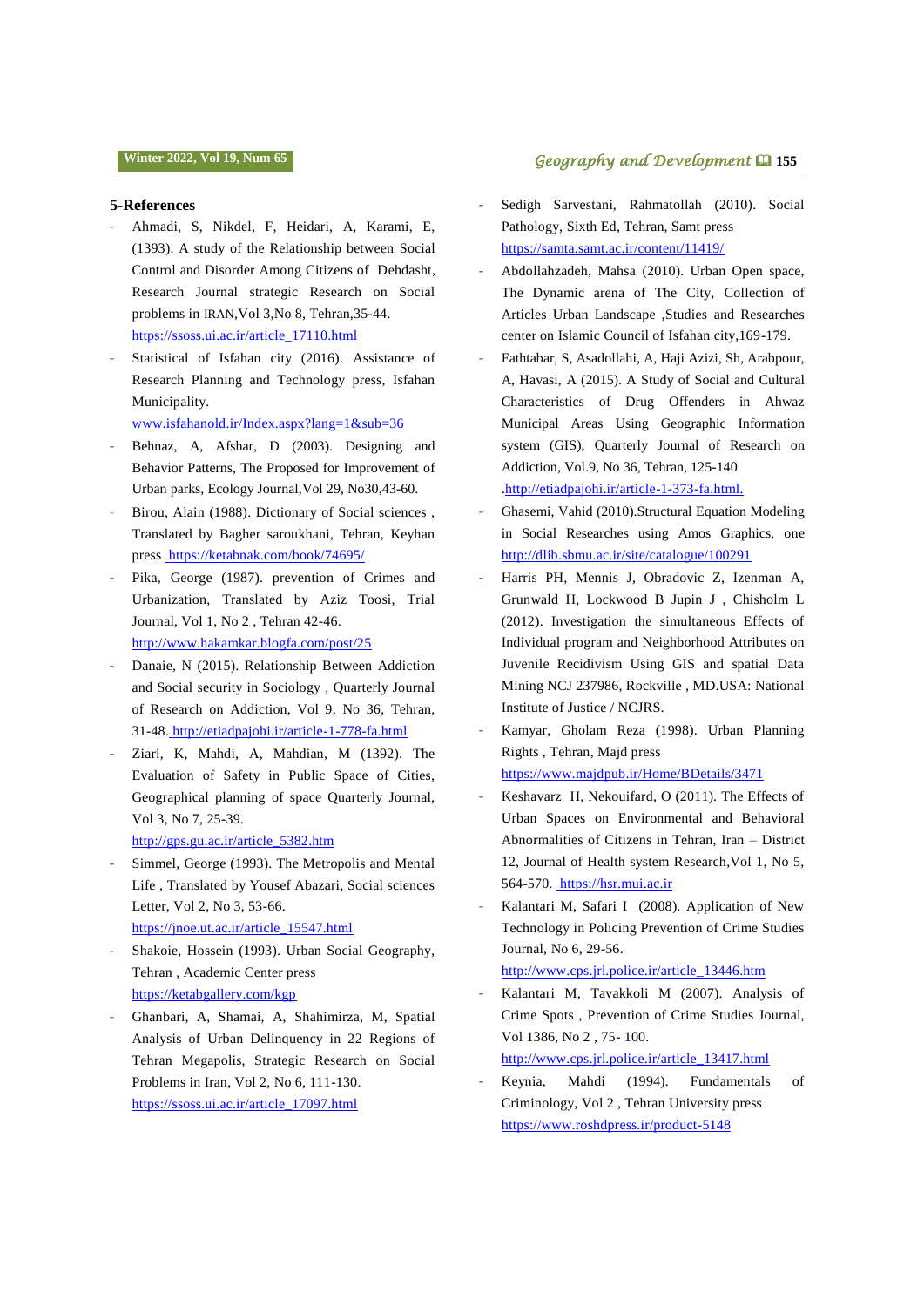- Mahmoudi, j, M gurchy Beigi, M (2009). Environmental design role in crime prevention, Law quarterly,Volume 39, No 2t .
- Mohammadi M, Shahivandi A, Izadi A (2013). Evaluation of Influencing Indicators of Urban Neighborhoods Desirability by Regression Equation (case study :Neighborhoods of Isfahan City), Space Planning Journal, Vol 3 , No 3 , 107-124. https://sppl.ui.ac.ir/article\_15963.html
- Marsousi N, Safari I, Hosseinzadeh R (2014). The Role of Environmental Design in Preventing Urban Crime(case study: The Central part of Isfahan City), Urban Ecology Journal, Vol 5, No 2, Payame noor University, Tehran ,111-124. http://grup.journals.pnu.ac.ir/article\_1260.html
- Mooney, linda A, David knox and Karolinae Schacht (1997). Understanding social problems, NewYork, West publishing Co.
- Altman I (2003). Environment and social behaviors: privacy,private space, realm &crown.Trans, Namazian A . Tehran: Shahid Beheshti University press <https://www.goodreads.com/book/show/2811388>
- Abdullahi,M (2004). Crime prevention through urban land use planning (case study :robbery in Zanjan city) msc thesis geography and urban planning university of Zanjan. http://www.znu.ac.ir/humanities/library#
- Walmsly, D, j (2004). Urban living longman scientific and technical new York .P 140.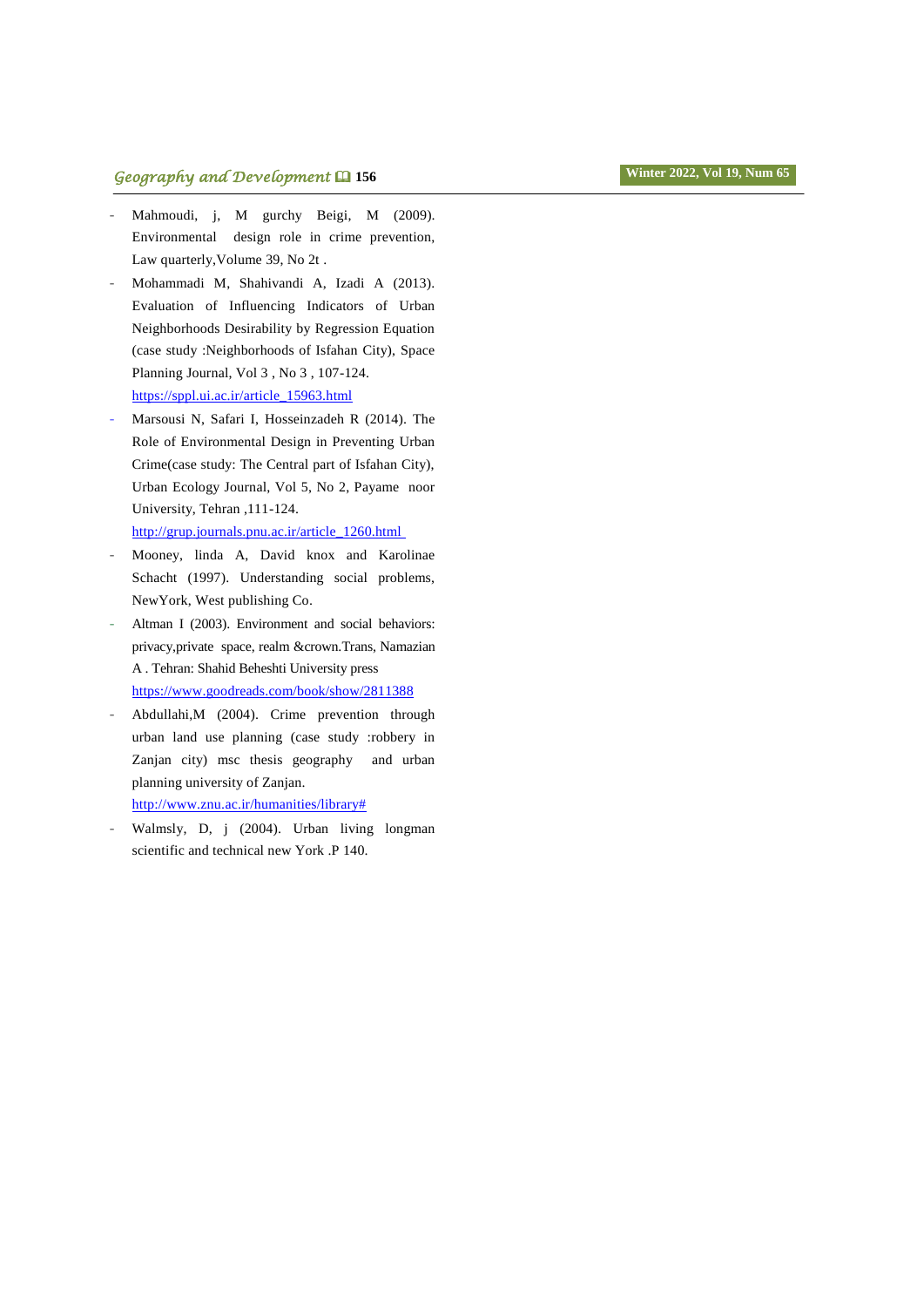# **تحلیلی بر تأثیر فضاهای شهری برگرایش به اعتیاد در بین شهروندان** .

# **ساکن در منطقۀ 3 شهر اصفهان**

**2 ، دکتر محمودرضا شاهسواری** 1\* **دکتر محسن سقایی**

**جغرافیا وتوسعه، شمارۀ ،65 زمستان 0011 تاریخ دریافت: 0911/15/01 تاریخ پذیرش: 0011/10/00 صفحات : 059-071**



**واژههای کلیدی: فضاهای شهری، گرایش به اعتیاد، شهروندان، منطقۀ 9 اصفهان.**

### **مقدمه**

در گذر جوامع سنتی به مدرن، تغییـرات زیـادی در بستر اجتماعی و فرهنگی جامعه صـورت مـی گیـرد که یکی از آنها شهرنشـینی فزاینــده اسـت. رشــد شتابان جمعیت شهرنشـین، مشـکلات فراوانـی را بسرای انسسان هسا و شسهرها در یسی دارد کسه ناهنجاریهای اجتماعی و افزایش جُرم و بزهکاری از این مـوارد اسـت. تحقیقـات و مطالعـات متعـدد نشان میدهد که بین تراکم جمعیت و بالارفتن انحرافات اجتماعی همبستگی و رابطهای قوی برقرار است *(هال:۱۳۸۴: ۳۷)*. در شـهر چگـونگی فضـاهای شهری، تنوع جمعیتی، تراکم جمعیت و... می توانـد اثراتی بر سلامت روانبی و اجتمـاعی افـراد بگـذارد.

**-0 دانشیار گروه جغرافیا، دانشگاه پیام نور، تهران، ایران )نویسنده مسئول[\(](mailto:saghaei@isfpnu.ac.ir) [ir.ac.isfpnu@saghaei](mailto:saghaei@isfpnu.ac.ir) -0 استادیار گروه جامعهشناسی، دانشگاه پیام نور، تهران، ایرا[ن](mailto:Shahsavari.reza@vz.ispnu.ac.ir) [ir.ac.ispnu.vz@reza.Shahsavari](mailto:Shahsavari.reza@vz.ispnu.ac.ir)**

**چکیده**

 **ارتباط شهر و ج رم از آن جهت است که ویژگیهای فضای شهر میتواند پرورشدهندۀ جرائم خاص باشد. با توجه به ساختار شهری )مورفولوژی(،میتوان ضمن بررسی فرایند شکلگیری شهر، به عوامل محیطی مرتبط و مؤثر بر پیشگیری از ج رم پرداخته و عالوه بر مشخص کردن نواحی ج رمزا در شهرها به تأثیر نقش تراکم شهرها، نحوۀ توزیع جرم و عوامل مؤثر بر آنها توجه داشت. امروزه ثابت شده است که مؤثرترین طرحهاو اقدامات، آنهایی هستند که با طبیعت و محیط هماهنگی دارند. طراحی شهری و نقش فضاهای شهری در ایجاد مسائل و انحرافات اجتماعی بسیار مهم است. طراحی فضاهای شهری، وجود بافتهای فرسوده و متروکه میتواند تشدیدکنندۀانحرافات اجتماعی بهطور عام و گرایش به سوء مصرف مواد بهطور خاص باشد. بدینمنظور در این پژوهش به بررسی تأثیر فضاهای شهری بر گرایش به اعتیاد در بین شهروندان ساکن در منطقۀ 9 اصفهان پرداخته شده است. تحقیق حاضر از نوع کاربردی است و از روش نمونهگیری گلولهبرفی استفاده شده است. درجهت جمعآوری اطالعات از پرسشنامه استفاده شده است. شاخصهای ششگانه )بافت فرسوده، ساختمانهای متروکه،مشاغل ناسازگارومزاحم شهری، پارکهاو فضای سبز، خیابانها، معابر و کوچهها، بافت تاریخی و میراث فرهنگی( درجهت سنجش تأثیر فضاهای شهری بر گرایش به اعتیاد لحاظ شده است. با کاربرد مدل رگرسیون و مدل معادلۀ ساختاری که ترکیبی از مدلهای ساختاری و عاملی است و نرمافزارهای amos و نسخۀ 09 Spss مشخص شد که شاخص وجود فضاهای سبز و پارکهاو چگونگی طراحی و موقعیت داخلی آنها باالترین نقش را در گرایش به اعتیاد در بین شهروندان دارد و در تحلیل رگرسیون 1/001 از تغییرات متغیر گرایش به مواد ناشی از متغیر فضاهای سبز و پارکها بوده است. بافتهای فرسودۀ شهری که در این منطقه نسبتبه سایر مناطق بیشتر است، نقش مهمی در گرایش به سوء مصرف داشته و عامل مهمی به حساب میآید و به میزان 1/019واریانس متغیر گرایش به اعتیاد را توجیه میکند. نتایج تحلیل رگرسیون نشان میدهد متغیرهای تأثیرگذار بر پژوهش، جمعا به میزان 1/690 توانسته واریانس متغیر وابسته را توجیه کنند. همچنین عملکرد شهرداری در طراحی فضای سبز و پارکها ونوسازی و بهسازی بافت فرسوده میتواند نقش تعیینکنندهای در کاهش انحرافات اجتماعی بهطور عام و گرایش به سوء مصرف مواد به طور خاص داشته باشد.** 

بسیاری از تئوریهـای جامعـهشـناختی و حقـوقی، جُرم را زائیدۀ محیط و فضاهای زیستی مــیداننــد و به تأثیرات محیط و فضاهایشهری بر رفتار انحرافی یرداختهاند *(کشاورز و نکوئی فرد، ۱۳۹۰: ۵۶۵)*. از این منظر وجود فضاهای بےهویت و نـاامن همـراه بـا ضعیفبودن برنامهریزی شهری میتواند مخـاطراتی را برای شهروندان در عرصۀ مسائل اجتماعی ایجـاد کند که یکی از آنها گرایش به مواد و اعتیاد است. در غالب شهرهای جهان، جـرائم معمــولاً تهدیــدی جدی برای حیات و تمامیت انسانها است. وقـوع بیش از حد این جرائم در محیطهای شهری، نهتنها با اصول مسلّم نظــام اجتمــاعی تعــارض دارد، بلکــه همـراه خـود ضـایعات سـنگین، سـختیهـا و رنـج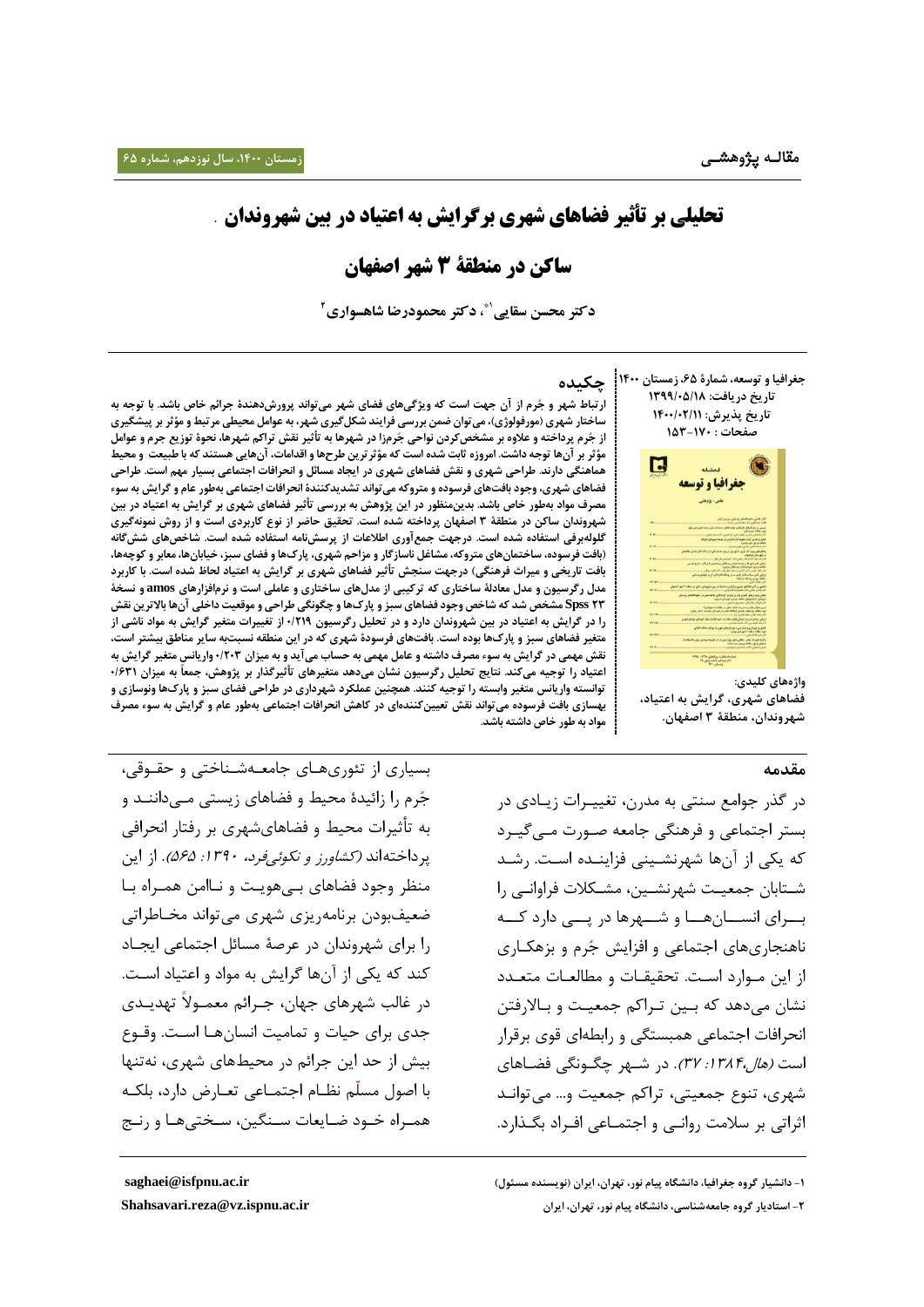حســابگرانه برخــورد مـــ کنــد (زیمـــ*ل، ١٣٧٢: ۵۵).* فضاهای شـهری مناسـب مـی توانـد نـوعی ارتبـاط معنـایی مثبـت در افـراد ایجـاد کنـد و بـالعکس فضاهای شهری نامناسب چـون بافـتهـای فرســوده ایجاد ناسازگاری و ناهنجاری میکند*(زیمل،۱۳۷۲: ۵۵)* ساختار کالبدی شهرها در بروز جرائم تأثیر بسـزایی دارد و تغییـر در مشخصـههـای مکـانی منجـر بـه شکل گیری الگوهای زمانی و مکانی خاص بزهکاری میشود *(6 2004: ,Abdullahi(*. در تحقیقی ثیبر شده است که مجرمان در ارتکاب جرائم اغلب دست به انتخـابهـای منطقـی مـیزننـد و بـهدنبـال سادهترین، کمخطرترین و مناسبترین فرصتها و شرایط مکانی و زمانی برای ارتکـاب جُـرم هسـتند (کلانتری و توکلی،۱۳۸۶ : ۳۵). بدین لحاظ وجود بافتهای فرسودۀ شهری و مکانهای آرام و بـه دور از جمعیت کـه اصـولاً فاقـد هویـت شـهری اسـت، می تواند زمینهساز بروز مسائل و انحرافـات متعـدد، ازجمله اعتیاد و سوء مصرف مواد شود. مواد بـه هـر گیاد جا غذا گفته میشود که وقتی مصاف و وارد جریان خون شود، ساختار یا ارگانیسم زنده را تغییر دهد (صديق سروستاني، ١٣٨٩: ٧٨ ().

جامعهشناسان واژۀ «مواد» را دربارۀ موادی شیمیایی بهکیر میباند که تأثیا مستقیج با کیرکاد جسمی، روانی و فکری مصرفکننده دارد، قابلیت سوءمصرف دارد و ییامدهای نامطلوب برای فرد و جامعه دارد *(64 :Mooney et al, 1997*). از میان جرائم شهری، عرصۀ خريد و فروش، حمل و نگهداري و سوءمصرف مواد مخدر از مهمترین و پیچیدهترین معضلات اکثر شهرهای کشور محسوب می شود. اعتیاد و گرایش به مواد و سوءمصرف آن جدا از تأثیراتی که بر روی مسیئل بهداشتی و اجتمیعی جوامع میگذارد، بیعث ایجاد شبکههای جرائم سازمانیافته می شود که ارتکاب بسیاری از جرائم در سطح شهر را سازماندهی انســانهــا را نيــز بــه ارمغــان مــي آورد *(مرصوصــي و* هم*کاران، ۱۳۹۳: ۱۱۲).* شناسایی عوامل محیطی و مکانی بروز جُرم و سعی در ازبینبردن آنها، بهعنوان مهمترین راهکار پیشگری از وقـوع ناهنجـاری اسـت. برخی از فضاهای شهری بهعلت وضعیت نامناسب فضای فرهنگے، کالبـدی و اجتمـاعی مسـتعد بـروز برخی ناهنجاریهای خاص میشوند *(فـتحتبـار فيـروز* جانبی و هم*کاران، 1۳۹۴: ۱۲۶)*. باید خاطر نشان کرد که عناصر مـادی و کالبـدی فضـای شـهری بیـانگر نمادهـا و معنـای خـاص اسـت کـه ازطريـق آن شهروندان با اطراف خـود ارتبـاط برقـرار مـیکننـد (*غراب، ١٣٨٠ : ٨۵)*. وجود فضاهایی با نمادهایی که از نظر روانی احساس منفی در افـراد ایجـاد کنـد، مے توانید خیود زمینے سیاز مشکلات اجتمیاعی عدیدهای شود؛ ازاین رو ساختار کالبـدی شـهرها در بروز جرائم تأثیر بسـزایی دارد. نقـش برنامــهریــزان شهری در ایجـا از اهمیـت قابـلتـوجهی برخـوردار است. برنامهریزی شهری بهعنـوان علـم سـاماندهی شهر میتواند نقش مهمی در تغییر شرایط فیزیکی و مکـانی آن درجهـت کـاهش جـرائم ایفـا کنـد و برنامهریزان شهری میتوانند با شناخت ویژگیها و تسهیلات مکانی جُرم در شهرها و با اِعمال تغییرات در این محیط، نرخ جرائم را در شـهرها بـه حـداقل برسانند و برای تحقیق ایـن امـر بایـد از تجـارب شهرسازان و معماران در این زمینـه بهـره گیرنـد و ساختار نظام کنترلی را طـوری طراحـی یـا تغییـر دهند تا به هدف پیشگری از جرم و کـاهش میـزان ارتکاب و تکرار آنها دست یافت *(مرصوصی و* هم*کاران، 1۳۹۳: ۱۱۲).* این تحقیق بهدنبال بررسی تأثیر فضاهای شهری بر گرایش بـه اعتیــاد در بــین شهروندان ساکن در منطقۀ ۳ شهر اصفهان است. کلان شهرها همواره جایگاه اقتصاد پولی بودهانـد و درآنجا تکثـر و تمرکـز مبادلـهٔ اقتصـادی اهمیـت و اعتبار داشته و انسان کلانشهر با دیگران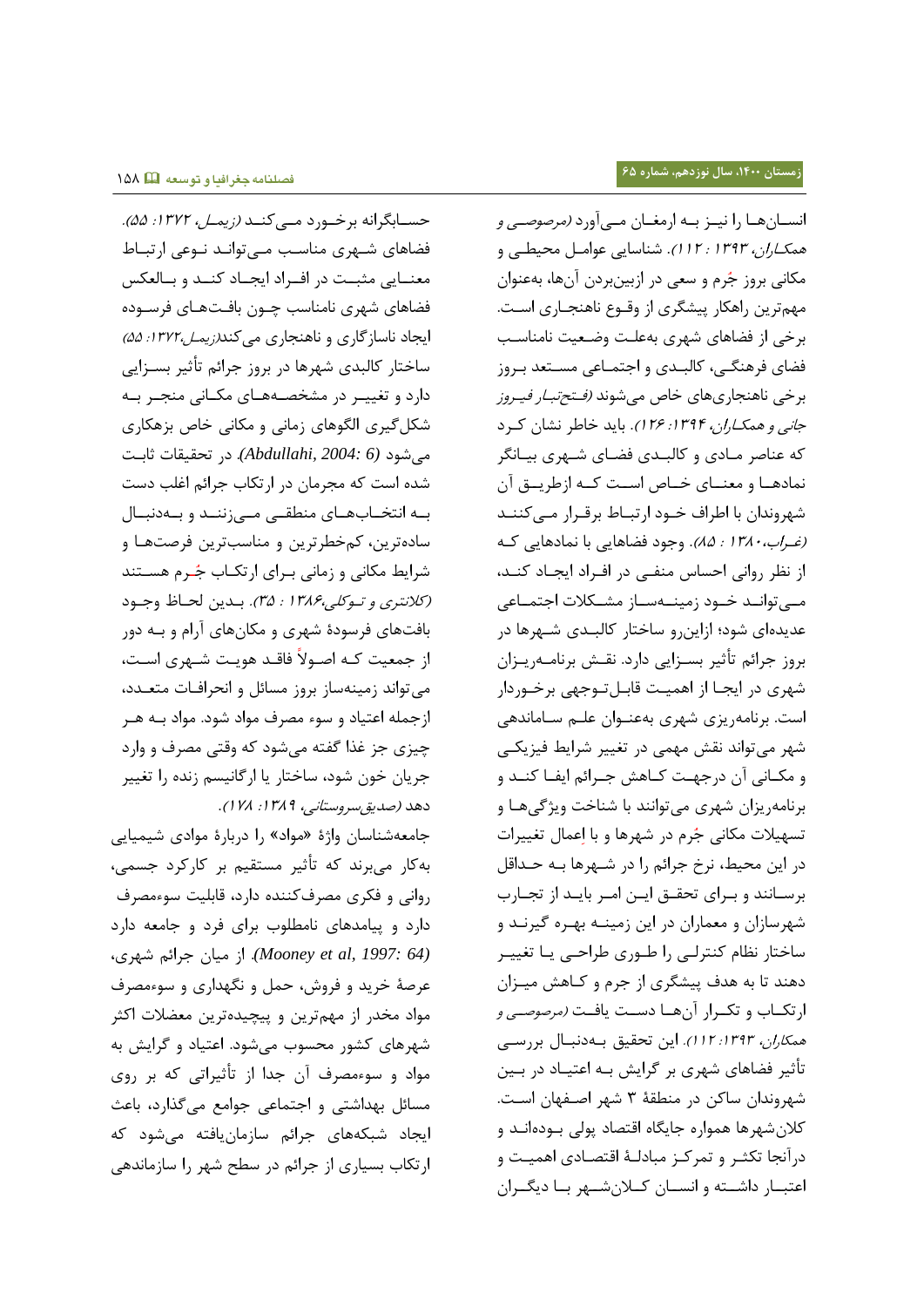پیچیده ترین چالشهایی است که درحال حاضر جامعۀ ایران از آن رنج میبرد *(دانایی، ۱۳۹۴: ۳۳).* گرایش به مواد یکی از معضلاتی است که گریبانگیر اکثر کلان شهرهای کشور است.ازجمله مسائلی که ساکنان منطقه با آن مواجه هستند، تجمع معتادان و ولگردها و خانمهای فراری در پارک این منطقه، تعدد ساختمانهای فرسوده و... است که مجموعۀ این مسائل فضای منطقه را به شکل نامطلوبی درآورده است. بهبود این فضاها و شناخت تنگناهای آنها میتواند موجب ارتقای کیفیت محیط و فضای شهری شود. از طرف دیگر به علت وجود بافت تاریخی و گردشگری در این منطقه، توجه به مسائل اجتماعی و نقش فضاهای شهری در این مسائل و بهطور خاص گرایش به مواد و ترمیم این فضاها ضرورت پژوهش را مشخص میکند. در این پژوهش تلاش خواهیم کرد تأثیر و نقش این فضاهای شهری بر گرایش به اعتیاد بین شهروندان را تبیین کنیم.

# **قلمرو پژوهش**

شهر اصفهان سومین کلانِشهر کشور با ۴۸۲ کیلومتر مربع مساحت در ۵۱ درجه و ۵۰ دقیقۀ طول شرقی و ۳۲ درجه و ۳۲ دقیقۀ عرض شرقی قرار گرفته است. شهر اصفهان نیم درصد از مساحت کل استان اصفهان را دربرگرفته و حدود ۳۸ درصد از جمعیت استان در این شهر ساکن هستند *(آمارنامه* شهر *اصفهان، ۱۳۹۵: ۱۷).* منطقهٔ ۳ اصفهان با مساحت 3311 هکتیرمابع، به 5 نیقیه و 33 محله تقسیج شده است. طبق آخرین برآوردهای جمعیتی، حدود ۱۱۱۸۱۶ نفر جمعیت در این منطقه ساکن هستند (آمارنامۀ شهر اصفهان، ١٣٩۵: ٢١) (شکل ١).

میکند و بهمرور قاچاق مواد فقط بخشی از فعالیت این افراد به حساب میآید و بعضاً بهعنوان عناصر پنهان اما فعال، نقش مخربی در ساختار اقتصادی، اجتماعی و فرهنگی جامعۀ شهری ایفا میکنند (فتح تبار فیروزجانی و همکاران، 1۳۹۴: ۱۲۷)؛ ازاین جهت مناطقی که دارای نرخ بالای اعتیاد به مواد مخدر و باندهای قاچاق هستند، معضلات و انحرافات اجتماعی دیگر نیز در آنها بالا بوده و عموماً مناطق ناامن از نظر اجتماعی و فرهنگی به حساب میآیند. در این میان کلانشهرها موقعیت خاص دارند و شهر اصفهان یکی از شهرهای مهم و مورد توجه است. نتایج مطالعات متعدد و آمارهای نیروی انتظامی در منطقۀ ۳ مشخص میکند تعداد ۳۵ فقره کیفقایی از خانمها، ۱۱۰ مورد سرقت منزل، ۳۵ مورد سرقت اتومبیل، ۶۲ مورد جیببری، ۳۱۸ مورد مزاحمت به نوامیس و ۹۶ مورد مزاحمت منجر به حضور پلیس در سال ۱۳۹۵ در منطقۀ ۳ اصفهان رخ داده است (تحقیق مؤلف). همچنین 131/1 هکتیر بیف فاسودا )1/31/1 کل بیف فرسودۀ اصفهان) شهر اصفهان در این منطقه وجود دارد (درگاه الکترونیکی شهرد*اری اصفهان، آمارنامۀ منطقۀ ۳* www.isfhsan.ir. با توجه به اینکه محیط شهری و فضایهای آن میتواند زمینهساز وقوع جرائم مختلف بهطور عام و مصرف و گرایش به مواد مخدر بهطور خاص شود، در این پژوهش سعی میشود تا به تأثیر فضاهای شهری بر گرایش به مصرف مواد در بین شهروندان منطقۀ ۳ پرداخته و راهکارهایی درجهت کاهش این انحراف ارائه شود. سوءمصرف بهعنوان یک مسئلۀ اجتماعی، هنگامی مطرح شد که پدیدههای اجتماعی نظیر شهرنشینی و صنعتی شدن به وقوع پیوست. مسئلۀ تخلفات مرتبط با مواد، یکی از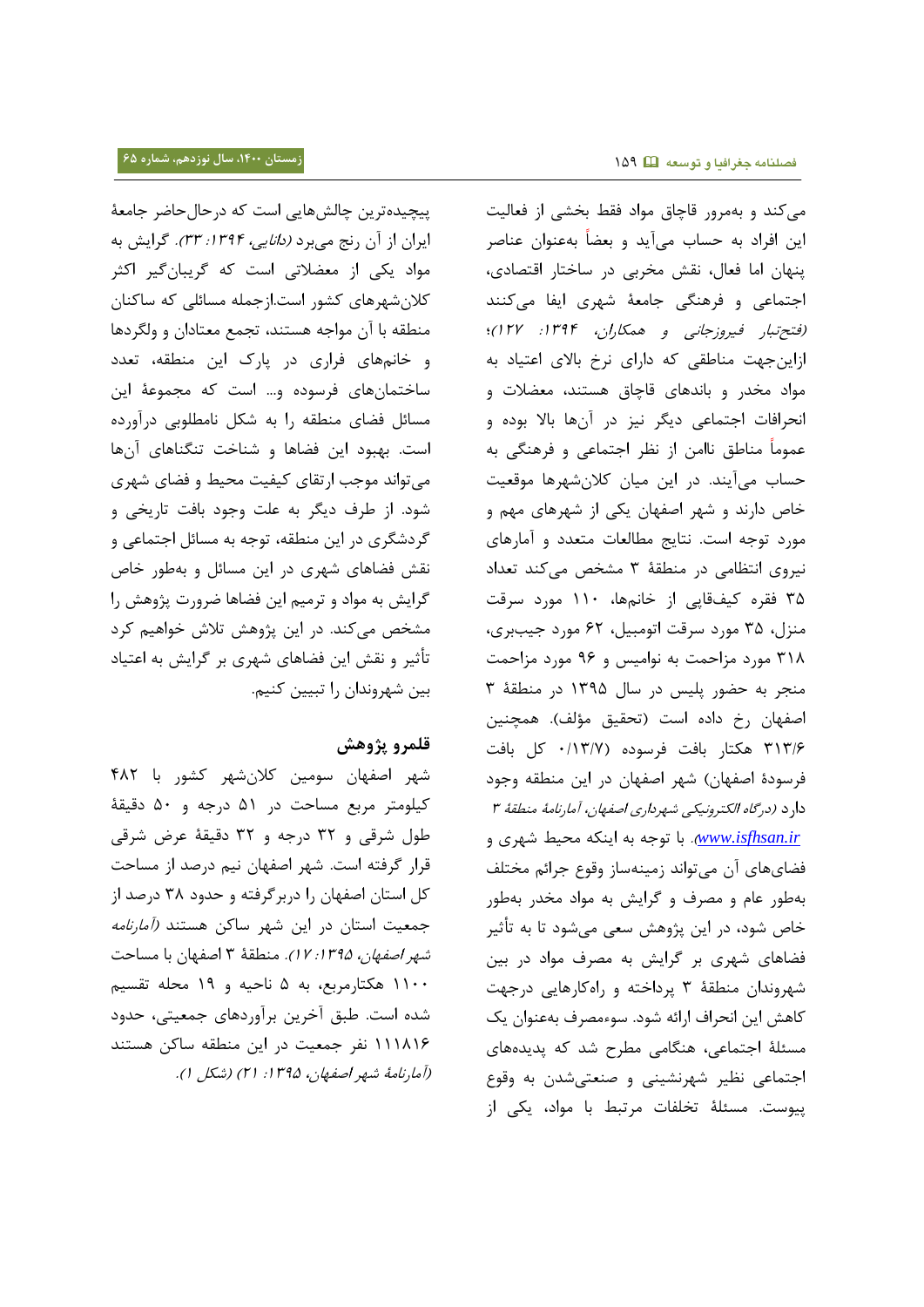

**شکل :0 موقعیت جغرافیایی منطقۀ 9 اصفهان در بین مناطق 05 گانه** مأخذ: شهرداری اصفهان

مشخص نتیجۀ تقابل بین محیط و فرد است *(25-110 2003: ,Altman(*. بارسی روابط میین شهرنشینی و بزهکاری در اواسط سدۀ نوزدهم مورد توجه قرار گرفت و دانشمندانی نظیر دورکیم، زیمل و وبر به بررسی تأثیرات اجتماعی و روانشناختی شهرنشینی پرداختند *(کامیار، ۱۳۷۹: ۳۹).* مطالعاتی که توسط دانشمندان مختلف انجام شده است، نشان میدهد پراکندگی جرائم در مقیاسهای مختلف مکانی بیارتباط با شرایط و عوامل جغرافیایی و محیطی نیست .در مورد موقعیت جغرافیایی شهرها و ارتکاب جرائم، مطالعات نشان میدهد شهرهایی که در مسیرهای مهم ارتباطی قرار دارند و دارای بیشترین عبور و مرور هستند، میتوانند زمینۀ جرائم مختلف را ایجاد کنند. میزان جرائم در داخل شهرها نیز تنوع دارد. پیشگامان مکتب اکولوژی شهری شیکاگو نیز مسائل اجتماعی ازجمله میزان جرائم را در تفاوتها و خصیصههایمکانی جستوجو میکردند (شکوئی، ۱۳۷۲: ۱۵). تحلیل فضایی جرم در شهرها به شناسایی الگوهای رفتار مجرمانه و درنهایت به تغییر

**پیشینۀ تحقیق** مطالعۀ رابطۀ بین بزهکاری و مکان در مکتب اکولوژی اجتماعی مطرح شد. از دهۀ ۱۹۶۰ در مکتب شیکاگو علاقۀ وافری به نقش محیط در بزهکاری و پیشگیری از جُرم شکل گرفت. اصطلاح کانونهای جُرمخیز نخستینبار توسط شرمن، کارتین و برگر در سال ۱۹۶۹ و برای تحلیل مکانی بزهکاری مورد استفاده قرار گرفت. این واژه بیانگر یک مکان یا محدودۀ جغرافیایی است که میزان بزهکاری در آن بسیار بالا است. حدود این مکان میتواند بخشی از یک شهر، محله، چند خیابان مجاور و حتی یک خانه یا مجتمع باشد *(فتحتبار فیروز جانی و همکاران، ۱۳۹:* 1۲۷). مرکز کاهش بزهکاری انگلستان، کانونهای جُرم خیز را به این شرح توضیح داده است که یک ناحیۀ جغرافیایی که درآن وقوع بزه از حد متوسط بالاتر است یا ناحیهای که وقوع بزهکاری در آن نسبتبه توزیع جرم در کل ناحیه متمرکزتر است (*کلانتری و توکلی ،۱۳۸۶ : ۹۳).* روان شناسان محیطی بیان کردهاند که افراد و منشهایی که دارند بهطور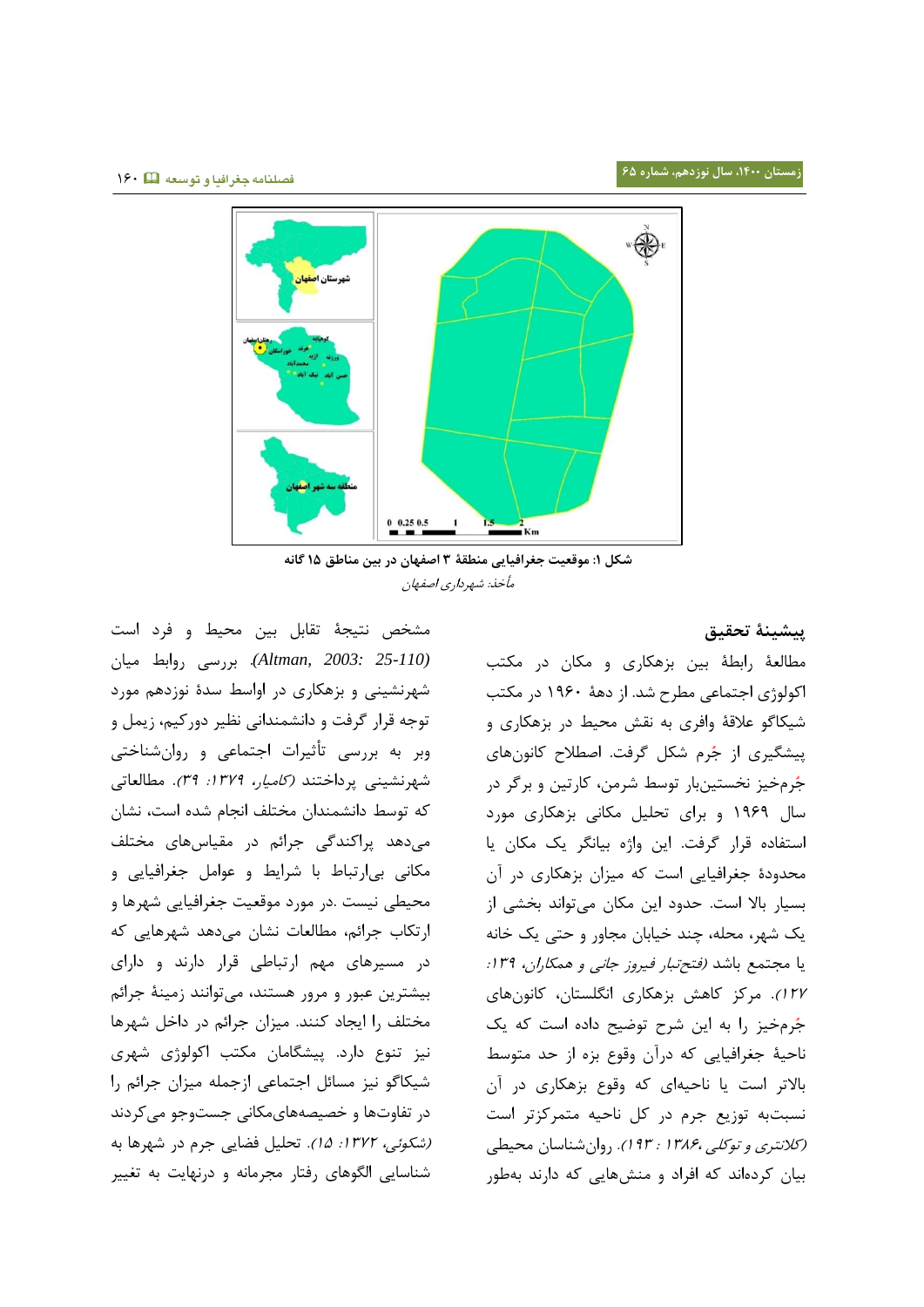این شرایط و خلق فضاهای مقاوم در برابر جُرم کمک میکند *(24 2012: ,al et Harris (*نقیب گادشگاد و تفریحی درون شهرها نسبتبه نقاط آرام جرمزایی بیشتری دارند. مناطق درونی شهرها که شرایط محیطی مطلوبی ندارند، بهعنوان مکانهایی با بیشترین میزان جُرم و بزهکاری شناخته شدهاند. از ویژگیهای این مناطق میتوان به سطح پایین درآمد مردم، خانههای مخروبه، بافتهای فرسودۀ شهری، بیکاری زیاد، مصرف مواد، مساکن زیر استاندارد و شلوغ و تراکم بالای جمعیت اشاره کرد *(Walmsly D,j, 1998: 141)* 

در آثار افرادی چون الیزابت وود، اسچملو آنجل و اسکارنیومن اهمیت طراحی شهری و تأثیر آن بر رفتار و جُرم بهوضوح مشاهده میشود و در آثار آنها نوعی انتقاد بهوضع موجود وجود دارد پورجعفری و همکاران (١٣٨٧) با روش تحلیلی اسنادی به بررسی ارتقای امنیت محیطی و کاهش جرائم شهری پرداختهاند و به این نتیجه رسیدهاند که ازطریق طراحی محیطی و توجه به تقویت قلمروهای طبیعی، کنترل دسترسی، نظارت طبیعی و... میتوان میزان پتانسیلهای جُرمخیزی مناطق را کاهش داد *(مرصوصی و همکاران،* :3131 331(. اقمدد و همکیران در دژوهشی در سیل ۱۳۹۳ با عنوان رابطۀ بین کنترل اجتماعی و بینظمی در شهر نتیجه گرفتهاند که بین کنترل امنیتی و نظم رابطهای قوی وجود ندارد. اگر مکانهای غیررسمی ساماندهی فضای شهری صورت گیرد، نظم شهر برقرار می شود (احمدی و همکاران، ۱۳۹۳: ۳۵).

امروزه جغرافیدانان توجه ویژهای بهجرائم شهری و مکانیسمهای مؤثر بر آن داشتهاند. آنچه در بررسی جغرافیای جرائم شهری اهمیت دارد، رابطۀ فضا و محیط شهری با رفتارهای اجتماعی از نوع منفی و ناهنجار آن است. درواقع این موضوع که طی چند دهۀ اخیر به مطالعات جغرافیای شهری افزوده است، چارچوب عملی برای تحلیل فضایی و مکانی جُرم و

مطالعۀ رابطۀ ناهنجاریها با فضا و زمان را در محدودۀ شهرها فراهم میکند *(شماعی و همکاران، ۱۳۹۲: ۱۱۲).* از پیشگامان نظریهپردازی پیرامون رابطۀ جرائم شهری با محیط جغرافیایی میتوان از محققانی همچون مایکل گری و آدولف کتله نام برد که در قرن نوزدهم در تحقیقات خود مشخص کردند که جرائم در شهرها ارتباط تنگاتنگی با فضای جغرافیای آنها دارد. آنها معتقد بودند که جُرم بهعنوان یک پدیدۀ اجتماعی تابع دو متغیر مکان و زمان است *(ک<sub>م</sub>نیا، ۱۳۷۳: ۴۶۸).* تحقیقات نشان میدهد که مرکز و فضاهای عمومی و شهری در برابر انحرافات آسیبپذیر بوده و مؤلفههای مشخصۀ جُرم در آنها عبارتاند از عناصری در مراکز شهری نظیر مغازهها، سالنهای تئاتر، رستورانها، پارکها، ایستگاههای حملونقل و… *(زیاری و همکاران،* :3131 11(. دیرکهید شهاد بهعنوان اکی ای مهم ترین فضاهای شهری با توجه به نقش انکارناپذیری که در ارتباطات جمعی، جنبههای مدنی، فرهنگی و کالبدی زندگی شهری دارند، نقش بینظیری در تقابل

و ساخت سرمایههای اجتماعی ایفا می کنند مسئلۀ میزان جُرم و انحراف در شهرها از دیدگاههای مختلفی بررسی شده است. دو دسته نظریه در این زمینه وجود دارد. نظریههایی که به بیان رابطۀ میان کیفیت محیط کالبدی و فیزیکی شهرها و میزان انحرافتوجه دارد؛دستهٔ دوم نظریههایی را دربرمیگیرد که به رابطهٔ میان افزایش جمعیت و انحراف توجه دارند. نظریۀ CPTED یا نظریۀ پیشگیری از جُرم ازطریق طراحی محیط دقیقاً به بررسی فرم و کالبد شهری و ارتباط آن با انحرافات شهری میپردازد. بدینترتیب برخی از ویژگیهای کالبدی و فضایی شهر باعث بروز انحراف میشود. برخی از مکانها نظیر بافتهای فرسودۀ شهری و پارکها با شرایط خاص و… شرایطی را برای وقوع انحراف و بهویژه گرایش به مصرف مواد ایجاد میکنند. این فضاها و مکانها در شهرها، مکانها و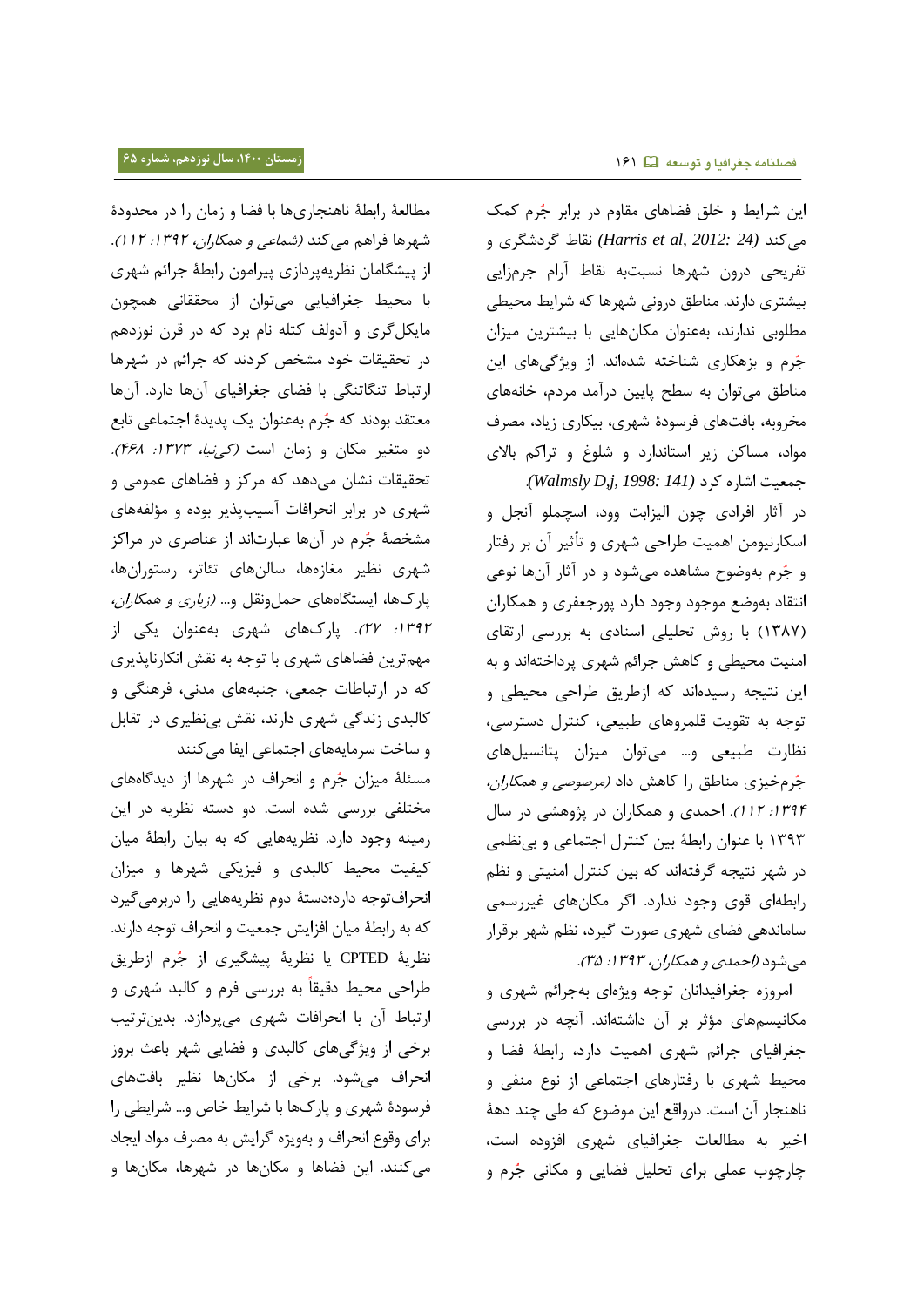# **روش پژوهش**

پژوهش حاضر از نوع کاربردی است. از دو روش مطالعات میدانی و اسنادی برای جمعآوری اطلاعات استفاده شده است. درجهت جمعآوری اطلاعات از روش مطالعات میدانی، پرسشنامهای محقق ساخته تنظیم و با توجه به تعداد جمعیت منطقه که حدود 311111 نفا در باآورد جمعیتی سیل 3131 بودا است *(آمارنامه شهر اصفهان،۱۳۹۷:* ۲۱) ۳۰۰ پرسشنامه براساس فرمول کوکران بین شهروندان منطقۀ ۳ توزیع  $\cdot$ ۰/۲ مقدار p و q محاسبهشده بهترتیب ۰/۳ و است. سطح ۰/۹۵ اطمینان با سطح خطای استاندارد ۰/۰۵ در فرمول لحاظ شده است. نمونهگیری مورد استفاده در این پژوهش از روش گلولهبرفی یا زنجیرهای است (در مطالعات انحرافات اجتماعی و خاص مصرف مواد در ایران این روش کارایی بالایی دارد). مصرف مواد یک هنجارشکنی در جامعۀ ایرانی قلمداد میشود؛ بنابراین پاسخگویان بهصورت آشکار وارد فرایند پاسخگویی نمیشوند. در این شیوه نمونهگیری تیپ افراد، زمان مصاحبه و مکان مصاحبه و توزیع پرسشنامه حائز اهمیت است که با توجه به فنون دقیق علمی مربوط به این شیوۀ نمونهگیری صورت گرفته است. دادههای مورد نیاز براساس مصاحبه و با استفاده از پرسشنامۀ محقق ساخته جمعآوری شده است و با استفاده از مدلهای رگرسیون، تحلیل مسیر، تحلیل عاملی و معادلۀ ساختاری و با کاربرد نرمافزارهای 23 Spss و Amos مورد تجزیهوتحلیل قرار گرفتهاند. در مدل ساختاری، محقق بهدنبال آن است که مجموعهای از متغیرهای پنهان را با مجموعهای از معرفها اندازهگیری کرده و از طرف دیگر روابط ساختاری بین متغیرهای پنهان را مورد تجزیهوتحلیل قرار دهد *(قاسمی، ١٣٨٩: ٢٢١).* پایایی سؤالات پرسشنامه براساس آلفای کرونباخ محاسبه شده است.

فضاهای جرمخیز نامیده میشوند *(صالحی، ۱۳۸۷ : ۱۲).* استراتژی CPTED در ارتباط با طراحی فضاهای شهری درجهت کاهش جُرم، شامل مواردی ازقبیل قلمرو، نظارت طبیعی، روشنایی منظرسازی و… است. مثلاً روشنایی محیط دو ویژگی را به همراه دارد؛ نخست اینکه به کسانی که ناظر یک وضعیت هستند کمک میکند که واضحتر ببینند و دیده شوند، دوم اینکه مردم را تشویق به حضور بیشتر در محیط میکند؛ زیرا رؤیتپذیری بیشتر موجب احساس امنیت بیشتر در محیط میشود *(309 2009: ,Gorchy & Mahmoudi(*. دانشمندان جُرمشناسی تردید ندارند که شهرنشینی اثری مثبت بر روی توسعۀ بزهکاری دارد و از مدتها قبل عوامل گوناگونی که میتوانند مناطق شهری را جرمزا کنند، بهطور برجسته نشان داده شدهاند *.(پیکا،*  $(51 :1749)$ 

درک مفهوم فضای شهر از دیدگاه کامیلوسیته، گدس، مامفورد که از طرفداران آمایش انسان در شهر هستند، متکی بر این استنباط است که فضای شهری جزئی از ساخت شهری است که از کلیت هماهنگ و پیوسته برخوردار بوده و از حیث فیزیکی دارای بدنۀ محصورکننده است. این فضا باید واجد نظم و زیبایی بوده و برای فعالیت شهر سازمان پیدا کند. از سوی دیگر فضای شهر بخشی از ارگانیسم زندۀ شهر است که با شرایط اجتماعی، اقتصادی و فنی در حال تغییر، مرتبط است. محیطی اجتماعی داشته و دارندۀ مجموعهای از روابط بین مردم است که گرد هم میآیند و اشکال مختلف انسجام اجتماعی را در فضا متبلور میسازند؛ بنابراین فضای شهری عنصری اساسی در ساخت شهر است که با قلب و کانون راهبردهای اجتماعی مربوط میشود *(عبداللهزاده،*  $.199.11719$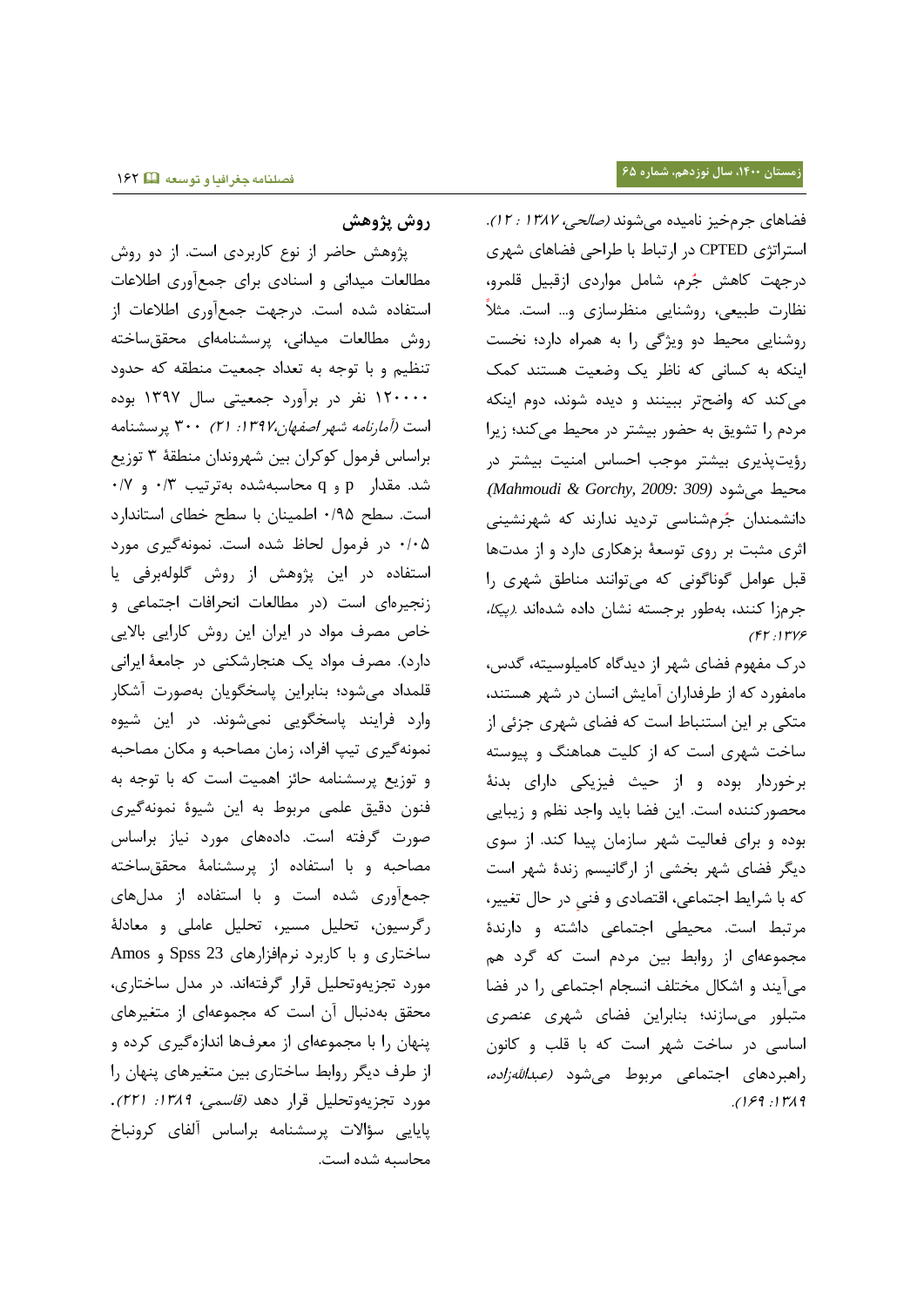

**شکل :0 مدل نظری پژوهش**

تهیه و ترسیم: نگارندگان، ۱۳۹۷

|  | جدول ۱: پایایی متغیرهای پژوهش |  |  |  |
|--|-------------------------------|--|--|--|
|--|-------------------------------|--|--|--|

| آلفاي كرونباخ                      | تعداد گويه | متغير         | رديف |
|------------------------------------|------------|---------------|------|
| $\cdot$ /Y $\wedge$ )              | ٣.         | گرایش به مواد |      |
| $\cdot$ / $\wedge$ $\wedge$ $\vee$ |            | فضاهای شهری   |      |

مأتذ: نگیرندگین، 3131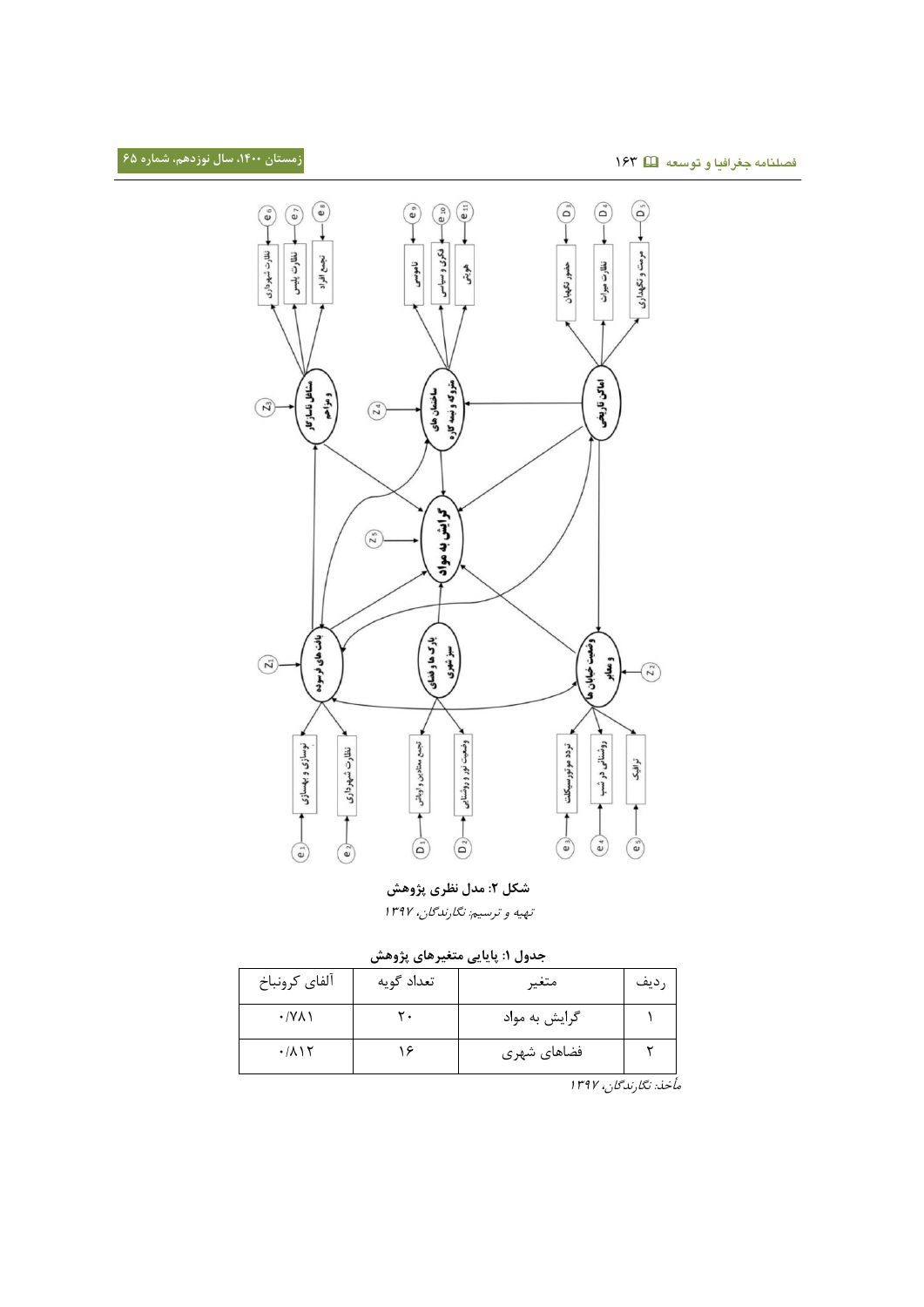## **زمستان ،0011 سال نوزدهم، شماره 65**

درصورتیکه آلفای کرونباخ بالاتر از ۰/۷ باشد، نشاندهندۀ این است که سؤالات با یکدیگر هماهنگی درونی بالایی داشته و خوب طراحی شدهاند. میزان آلفا در هر دو مورد بالای ۰/۷ بهدست آمده است. درخصوص روایی سؤالات از روش اعتبار صوری استفاده شده و با همفکری همکاران جامعهشناس و برنامهریزی شهری به اجماع نظر در مورد سؤالات رسیدهایم.

# **یافتههای پژوهش**

بهمنظور تجزیهوتحلیل دادهها، اطلاعات بهدستآمده از داسشنیمه بی استفیدا ای نامافاار 23 Spss و مدل رگرسیون نتایج زیر بهدست آمده است: پرسشنامه دارای ۶ شاخص مؤثر بر گرایش به مواد بوده است که هر شاخص توسط مؤلفههایی برآورد شده و بر مبنای طیف لیکرت تنظیم شده است. میانگین نمرۀ هریک از شاخصها در گرایش به مصرف مواد از نظر ساکنان منطقۀ ٣ در جدول ٢ ارائه شده است. نتایج جدول ٢ مشخص میکند که پاسخگویان بیشترین نقش را به شاخص پارکها و فضای سبز شهری دادهاند. سپس شاخص بافتهای فرسوده بالاترین تأثیر را در گرایش به سوءمصرف مواد داشته است.

**جدول :9 ماتریس همبستگی بین متغیرهای پژوهش** وابستۀ مستقل گرایش به مواد مشاغل ناسازگار و مزاحم بافتهای فرسوده وضعیت خیابانها و معابر ساختمانهای متروکه و نیمه کار ه ییرسون | معناداری | پیرسون | معناداری | معناداری | پیرسون | سعناداری | پیرسون | معناداری بافت فرسوده | ۱/۴۰۸ | ۱/۱۴۸ | ۱/۱۰۸ | - | - | - | ۱/۱۵۷ | ۱/۲۴۱ | ۱/۰۰۱ | ۱/۱۰۱۰ اماکن تاریخی و میراث فرهنگی 1/113 1/114 | 1/113 | 1/113 | 1/113 | 1/113 | 1/113 | 1/113 | 1/113 | 1/113 | 1/113 | 1/113 | 1/113 | 1/113 | 1 پارک&ا، فضای سبز | ۱٬۴۷۵ | ۰٫۰۰۱ | - - | - - | - - | - - | - - | - - | - - | - - | -مشاغل ناساز گار و مزاحم - - - - - - - - 1/113 1/333 وضعیت خیابانها و معابر - - - - - - - - 1/113 1/111 ساختمانهای متروکه - | - | - | - | - | - | - | - | <sup>-</sup> | 1/1543

مأتذ: نگیرندگین، 3131

## **فصلنامه جغرافیا و توسعه** 311

| س سیب ہیں۔   | — ர. – ப<br>بصون ، میاسیس      |
|--------------|--------------------------------|
| ميانگين نمره | شاخص                           |
| ۴۱۱          | بافتهاى فرسوده                 |
| ۳/۸          | ساختمانهای متروکه و نیمهکاره   |
| ۳۱۶          | مشاغل ناسازگار و مزاحم شهری    |
| ۴۱۳          | پارکها و فضاهای سبز شهری       |
| ۳/۹          | وضعيت خيابانها، معابر و كوچەها |
| ۳/۸          | بافت تاریخی و میراث فرهنگی     |
|              | مأخذ: نگارندگان، ۱۳۹۷          |

شاخص مشاغل ناسازگار، مشاغل مزاحم و بافتهای تاریخی و میراث فرهنگی بهترتیب کمترین نقش را در گاااش به مصاف مواد داشتهاند. در مدل رگرسیون دادهها باید در سطح مقیاس فاصلهای و نسبی باشد. متغیرهای واردشده در این مدل عبارتاند از: بافتهای فرسوده، ساختمانهای متروکه و نیمهکاره، مشاغل ناسازگار و مزاحم، یارکها و فضاهای سبز، وضعیت خیابانها، معابر و کوچهها و

بافت تاریخی و فرهنگی.

**جدول :0 میانگین نمرۀ شاخصها براساس طیف لیکرت**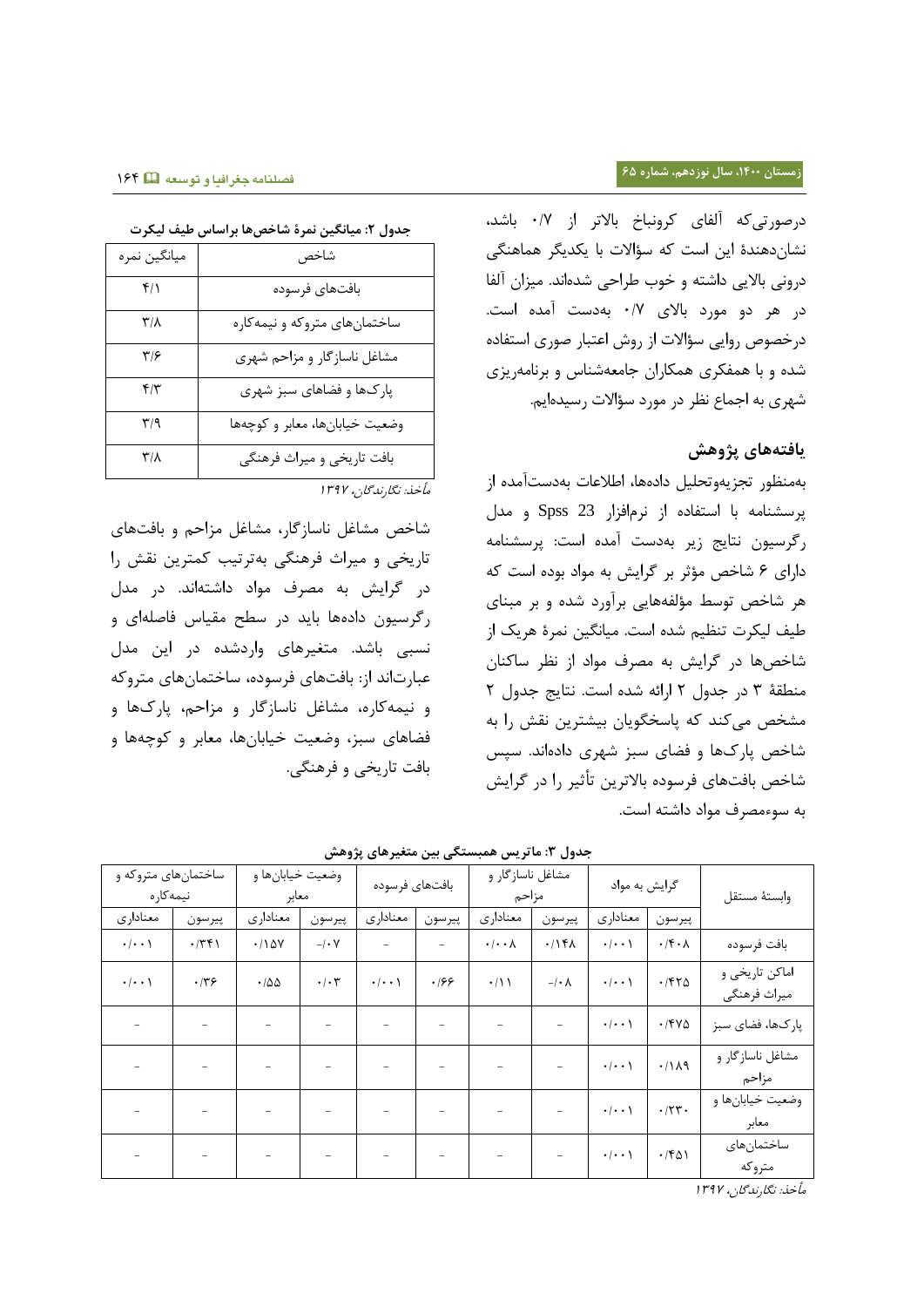| ضريب تعيين<br>تعديل شده | ضريب تعيين | مدل رگرسيون | متغيرهاي مستقل                                                                                            |
|-------------------------|------------|-------------|-----------------------------------------------------------------------------------------------------------|
| .19.9                   |            | .7971       | پارکها و فضای سبز، مشاغل ناسازگار اماکن تاریخی، وضعیت<br>خیابانها و معابر، بافت فرسوده، ساختمانهای متروکه |
|                         |            |             | مأخذ: نگارندگان، ۱۳۹۷                                                                                     |

جدول ۴: ضریب رگرسیون میزان گرایش به مواد با توجه به متغیرهای مستقل ازطریق روش ورودی

شهروندان را توجیه میکنند. ضریب تعیین تعدیل شده ۰/۴۰۹ است که بهتر است به این مورد استناد شود.

| جدول ۵: ضرایب رکرسیونی (بتا) میزان کرایش به مواد روی متغیرهای مستقل |                    |                              |
|---------------------------------------------------------------------|--------------------|------------------------------|
| سطح معناداري                                                        | ضريب رگرسيون (بتا) | متغيرهاي مستقل               |
| $\cdot/\cdot\cdot$                                                  | ۰/۲۰۳              | بافت فرسوده                  |
| $\cdot$ / $\cdot$ $\uparrow$ $\vee$                                 | ۰/۱۷۱              | اماكن تاريخي                 |
| $\cdot/\cdot\cdot$                                                  | ۰/۲۱۹              | پارکها و فضای سبز            |
| .1.99                                                               | ۱۱۵/۰              | مشاغل ناسازگار و مزاحم       |
| $\cdot/\cdot$ ) 9                                                   | ۱۱۸۵               | وضعيت خيابانها و معابر       |
| $\cdot$ / $\cdot$ $\uparrow \uparrow$                               | $\cdot$ / $\vee$ ۳ | ساختمانهای متروکه و نیمهکاره |
|                                                                     |                    |                              |

مأتذ: نگیرندگین، 3131

متغیرهای مستقل تحقیق جمعاً به میزان ۰/۶۳۱ بر متغیر وابسته (گرایش به مواد) اثرگذار بودهاند. ضریب تعیین ۰/۴۴۲ است که مشخص میکند متغیرهای فضاهای شهری ۰/۴۴۲ از واریانس گرایش به مواد در

نتایج جدول ۵ مشخص میکند متغیر مشاغل ناسازگار و مزاحم نتوانسته است تأثیر معناداری داشته باشد. همچنین متغیر یارکها و فضاهای سبز شهری بالاترین وزن رگرسیونی را داشته است، به وجهی که هر واحد تغییر در نمرۀ متغیر یارکها و فضاهای سبز شهری ۰/۲۱۹ واحد تغییر در گرایش به مواد ایجاد کرده است. در شکل ۳ مدل تجربی پژوهش ارائه شده است. این مدل معادلۀ ساختاری است که دربرگیرندۀ مدل تحلیل مسیر و مدل تحلیل عاملی است. در شکل زیر، ۶ مدل عاملی وجود دارد که توسط متغیرهای آشکار مربوط سنجش شدهاند همچنین با تحلیل مسیر اثرات مستقیم و غیرمستقیم متغیرهای پنهان روی یکدیگر سنجش شده است. در این مدل گرایش به مواد تحت تأثیر اثرات مستقیم و غیرمستقیم متغیرهای بافت فرسوده، ساختمانهای متروکه،

وضعیت معابر، پارکها و فضای سبز، مشاغل ناسازگار و اماکن تاریخی قرار گرفته است. در این شکل مجموعه برآوردهای استاندارد برای وزنهای رگرسیونی شامل بارهای عاملی و ضرایب تأثیر مستقیم و غیرمستقیم مدل ساختاری مشاهده میشود. اثرات مستقیم ۵ متغیر پنهان ساختمانهای متروکه و نیمهکار، بافتهای فرسوده، وضعیت خیابانها و معابر و اماکن تاریخی معنادار بوده است و اثر متغیر پنهان مشاغل ناسازگار و مزاحم بر گرایش به مواد شهروندان معنادار نبوده است. بیشترین وزن رگرسیونی در مدل ساختار مربوط به متغیر پنهان پارکها و فضاهای سبز شهری با وزن ۰/۴۱ است. کمترین وزن مربوط به متغیر پنهان مشاغل ناسازگار و مزاحم با وزن ۰/۱۱ است. اثرات مستقیم و غیرمستقیم که معنادار نبوده با خطچین نمایش داده شده است.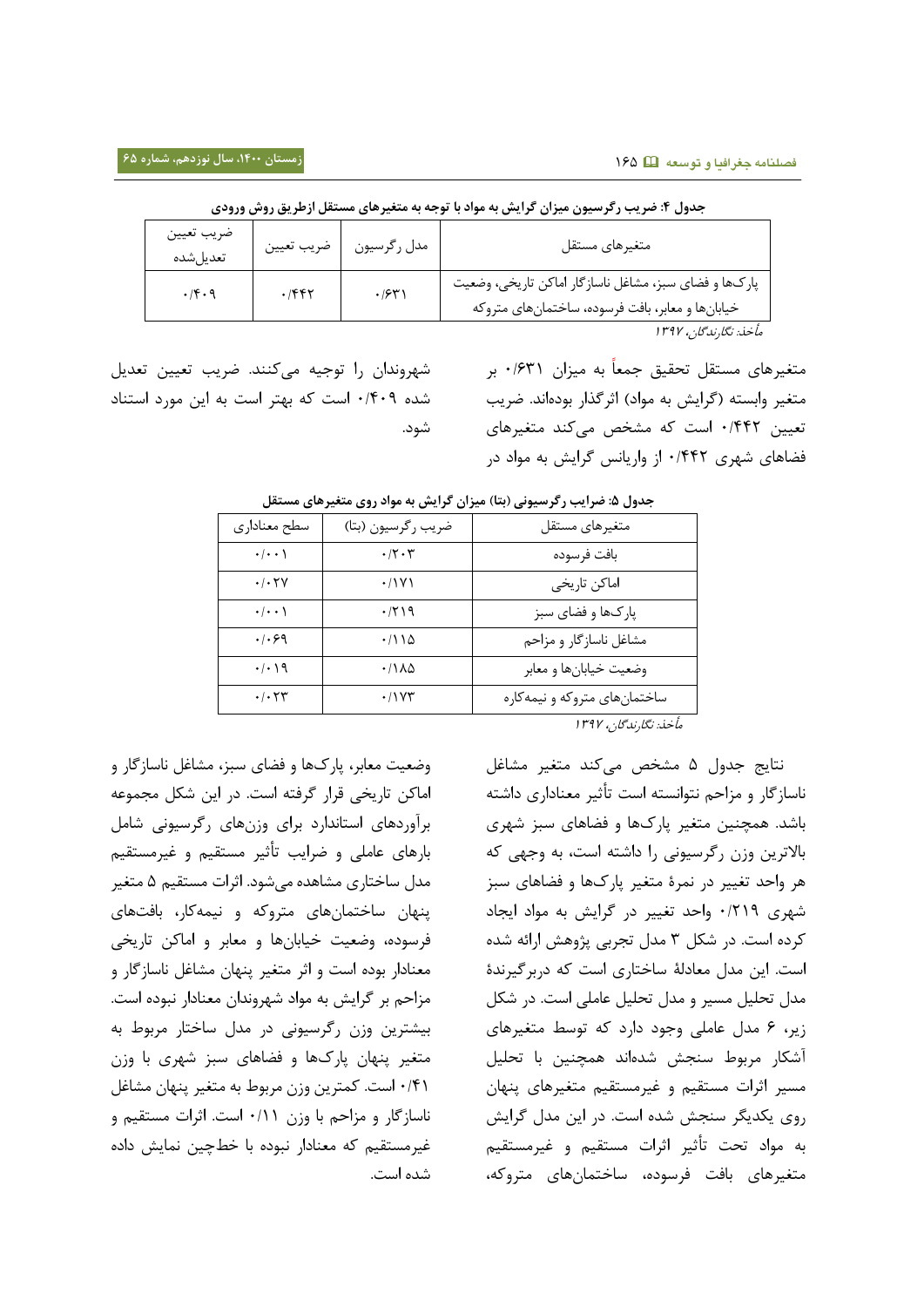

**شکل :9 مدل تجربی پژوهش** تهیه و ترسیم: نگارندگان، ۱۳۹۷

میشوند و بهتصوص دیرکهی، اقدامی متفیوتی می توان انجام داد که استفاده از نیروهای امنیتی و تعطیلی پارک در ساعات اوج امکان وقوع جُرم، ازجملۀ این کارها است. در این منطقه وجود پارک دروازه دولت و موقعیت خاص آن و شرایط داخلی پارک موقعیت امنی را برای معتادین ایجاد کرده است که در گرایش آنها به سوءمصرف مواد نقش تعیین کنندهای دارد. همچنین وجود بافتهای

**نتیجه** 

شناسایی و تحلیل کانونهای جُرمخیز به درک و فهم مجموعۀ عوامل و شرایط مکانی و زمانی و اجتماعی که منجر بهشکلگیری آنها میشود، کمک میکند. نتایج پژوهش مشخص میکند که در شهر اصفهان و در منطقۀ ۳، پارکها و فضاهای شهری بالاترین تأثیر را در گرایش به مصرف مواد دارند. درخصوص بهسازی فضاهایی که موجب چنین معضلاتی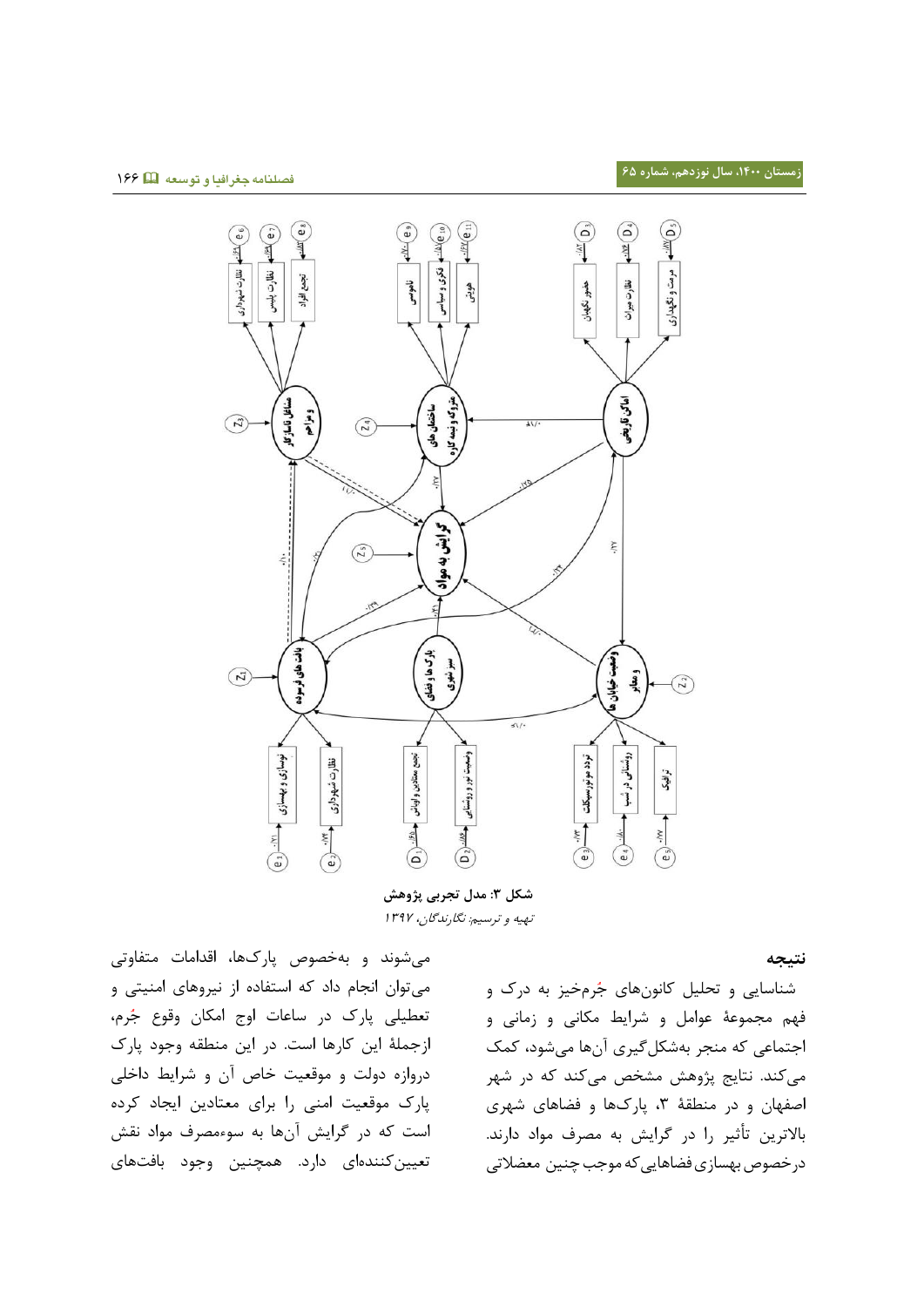- پورجعفر، محمدرضا؛ هادی محمودینژاد؛ مجتبی رفیعیان؛ مجتبی انصاری (۱۳۸۷). ارتقا امنیت محیطی و کاهش جرایم شهری با تاکید بر رویکرد C.P.T.E.D. فصلنامه بین المللی مهندسی صنایع و مدیریت تولید.دوره ۱۹.شماره ۶. صفحات ۸۲-۷۳ <http://ijiepm.iust.ac.ir/article-1-264-fa.html> - پیکا، ژرژ (۱۹۸۷). پیشگیری جرائم و شهرنشینی. ترجمۀ عزیز طوسی. مجلۀ دادرسی. سال اول شمارهٔ ۲. تهران. ۴۸-۴۲. <http://www.hakamkar.blogfa.com/post/25> - دانایی، نسرین (۱۳۹۴). ارتباط بین اعتیاد و امنیت اجتماعی در جامعهشناسی.فصلنامۀ اعتیادیژوهی سوءمصرف مواد.سال نهم. شمارۀ ٣۶. تهران. صفحات ۴۸-۳۱. <http://etiadpajohi.ir/article-1-778-fa.html>

- زیاری، کرامتا...؛ علی مهدی؛ معصومه مهدیان بهنمیری (۱۳۹۲). تحلیلی بر امنیت فضاهای عمومی شهر. مجلۀ آمایش جغرافیایی فضا.سال سوم. دانشگیا گلستین. 15-13 .

[http://gps.gu.ac.ir/article\\_5382.htm](http://gps.gu.ac.ir/article_5382.htm)

- زیمل، گئورگ (۱۳۷۲). کلانشهر و حیات ذهنی. ترجمۀ یوسف اباذری. نامۀ علوم اجتماعی. جلد  $\Delta Y - 59$  حفحات ۶۶-۵۳

[https://jnoe.ut.ac.ir/article\\_15547.html](https://jnoe.ut.ac.ir/article_15547.html) - شکوئی، حسین (۱۳۷۲). جغرافیای اجتماعی شهرها. انتشارات جهاد دانشگاهی. تهران.

<https://ketabgallery.com/kgp>

- شماعی،علی؛ علی|صغر قنبری؛محمد عین شاهمیرزایی (۱۳۹۲). تحلیل فضایی جرائم شهری در مناطق ٢٢گانۀ کلانشهر تهران. مجلۀ پژوهشی راهبردهای امنیت و نظم اجتماعی. سال دوم. شمارۀ ۶. تهران.  $14 - 11$ -

[https://ssoss.ui.ac.ir/article\\_17097.html](https://ssoss.ui.ac.ir/article_17097.html)

فرسودۀ بسیار زیاد در این منطقه به وجهی که حدود ١٣/٧ درصد از کل بافتهای فرسودۀ شهر در این منطقه وجود دارد، تأثیر بسیار زیادی بر گرایش افراد به سوءمصرف مواد داشته است. فضاهای تاریخی موجود در این منطقه و عدم رسیدگی نهادهای ذی بط مزید بر مشکل شده و چنانچه نظارت سازمان میراث بر اماکن تاریخی بیشتر شود، تاحدودی میتواند مفید باشد.همچنین یکی از اقدامات خوب شهرداری اصفهان در سال های گذشته، تجمیع مشاغل فنی و خدماتی در مکانهای خاص است. به نظر می رسد چنانچه بعضی مشاغل ناسازگار از این منطقه جمع شده و به مکانهای خاص دیگر منتقل شود، وضعیت بهتری ایجاد خواهد شد. باتوجه به مباحث قبلی ییشنهادهای زیر ارائه میشود:

۱- نظارت و رسیدگی بیشتر سازمان میراث نسبتبه اماکن تاریخی متعدد در این منطقه. ۲- نظارت نیروی انتظامی بر پارک اصلی و فضاهای سبز منطقه. ۳-نظارت شهرداری بر بافت فرسوده و ساختمانهای نیمهکا<sub>ً</sub>،ۀ منطقه.

### **منابع**

- احمدی، سیروس، فریبرز نیکدل؛ علی حیدری؛ عصمت کرمی (۱۳۹۳). بررسی رابطهٔ میزان کنترل اجتماعی و بینظمی در بین شهروندان شهر دهدشت.مجلهٔ پژوهشی راهبردی امنیت و نظم اجتماعی.سال سوم. شمارۀ پیاپی ۸. تهران. صفحات  $.72 - 97$ 

[https://ssoss.ui.ac.ir/article\\_17110.html](https://ssoss.ui.ac.ir/article_17110.html)

- آمارنامۀ شهر اصفهان (۱۳۹۵). انتشارات معاونت برنامهریزی پژوهش و فناوری اطلاعات شهرداری اصفهین [www.isfahanold.ir/Index.aspx?lang=1&sub](file:///C:/Documents%20and%20Settings/Kh.Mir%20Teymuri/Desktop/www.isfahanold.ir/Index.aspx%3flang=1&sub=36)  $=36$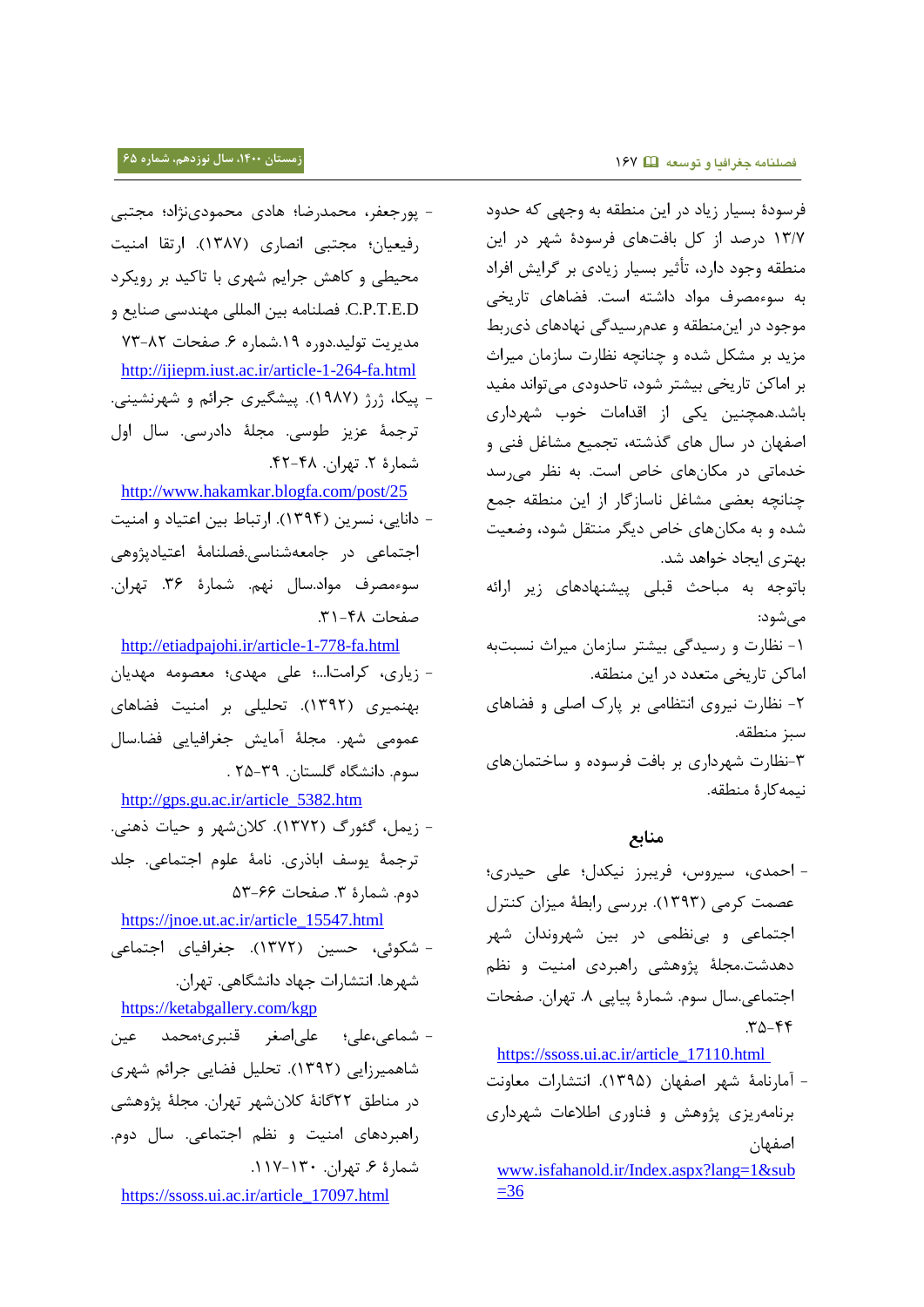**زمستان ،0011 سال نوزدهم، شماره 65**

- صدیق سروستانی،رحمتالله (۱۳۸۹). آسیبشناسی اجتماعی. چاپ ششم. تهران. انتشارات سمت [https://samta.samt.ac.ir/content/11419](https://samta.samt.ac.ir/content/11419/)/
- عبداللهزاده، مهسا (۱۳۸۹). فضاهای باز شهری عرصۀ پویای شهر. مجموعه مقالات سیما و منظر شهری.مرکز مطالعات و پژوهشهای شورای اسلامی شهر اصفهان. صفحات ١٧٩-١٤٩.
- غراب،ناصرالدین(۱۳۸۰).تاثیرات محیط شهری بر ازخودبیگانگی انسان.مجله مدیریت شهری.دوره دوم. شماره ٨. صفحات ٩٣-٨٤.

<http://ensani,ir.fa/article/61201>

- فتح تبار فیروزجانی،سمیه؛عبدالرحیم اسداللهی؛ شیوا حاجی عزیزی؛سید امین عرب پور؛علی  $.$ (1٣٩۴)
- بررسی ویژگیهای اجتماعی و فرهنگی مجرمین مواد مخدر در مناطق شهرداری اهواز با استفاده از GIS. فصلنامۀ اعتیادپژوهی سوءمصرف مواد. سال نهم.شمارۀ ٣۶. تهران.صفحات ١۴٠-١٢۵.

<http://etiadpajohi.ir/article-1-373-fa.html>

- قاسمی، وحید (۱۳۸۹). مدلسازی معادلۀ ساختاری و پژوهشهای اجتماعی با کاربرد AmosGraphicsگیپاول.انتشیرا جیمعهشنیسین. تهاان.

<http://dlib.sbmu.ac.ir/site/catalogue/100291>

- کامیار، غلامرضا (۱۳۷۹). حقوق شهرسازی. انتشارات مجد. تهران. [https://www.majdpub.ir/Home/BDetails/347](https://www.majdpub.ir/Home/BDetails/3471) [1](https://www.majdpub.ir/Home/BDetails/3471)

- کشاورز، حمید؛ امالبنین نکویی فرد(۱۳۹۰). بررسی اثرات فضاهای شهری بر ناهنجاریهای محیطی و رفتاری شهروندان منطقۀ ١٢ تهران.مجلۀ تحقیقات نظام سلامت. سال هفتم. شمارۀ ینجم. صفحات  $.055 - 0V$ 

[https://hsr.mui.ac.ir](https://hsr.mui.ac.ir/)

**فصلنامه جغرافیا و توسعه** 313

- کلانتری، محسن؛مهدی توکلی(۱۳۸۶). شناسایی کانون های جُرم خیز شهری. فصلنامۀ مطالعات ییشگیری از جُرم. پلیس پیشگری نیروی انتظامی. تهران.

[http://www.cps.jrl.police.ir/article\\_13446.ht](http://www.cps.jrl.police.ir/article_13446.htm) [m](http://www.cps.jrl.police.ir/article_13446.htm)

- کی نیی، مهدد )3111(. مبینی جامشنیسی. جلد دوم. تهران.انتشارات دانشگاه تهران.

<https://www.roshdpress.ir/product-5148>

- مرصوصی، نفیسه؛ اسماعیل صفرعلیزاده؛ رباب حسین;اده (۱۳۹۳). نقش طراحی محیطی در ییشگیری از وقوع جرائم شهری. دوفصلنامۀ پژوهشی بومشنیسی شهاد. سیل دنجج. شمیرۀ .1 دانشگیا ییام نور. تهران. ۱۲۴-۱۱۱.

[http://grup.journals.pnu.ac.ir/article\\_1260.ht](http://grup.journals.pnu.ac.ir/article_1260.html) [ml](http://grup.journals.pnu.ac.ir/article_1260.html)

- هیل، ادوارد )3131(. بعد دنهین.تاجمه منوگها طبیبیان. چاپ هفتم.تهران.انتشارات دانشگاه تهران. [https://eshraghipub.com/product/detail/7740](https://eshraghipub.com/product/detail/77408) [8](https://eshraghipub.com/product/detail/77408)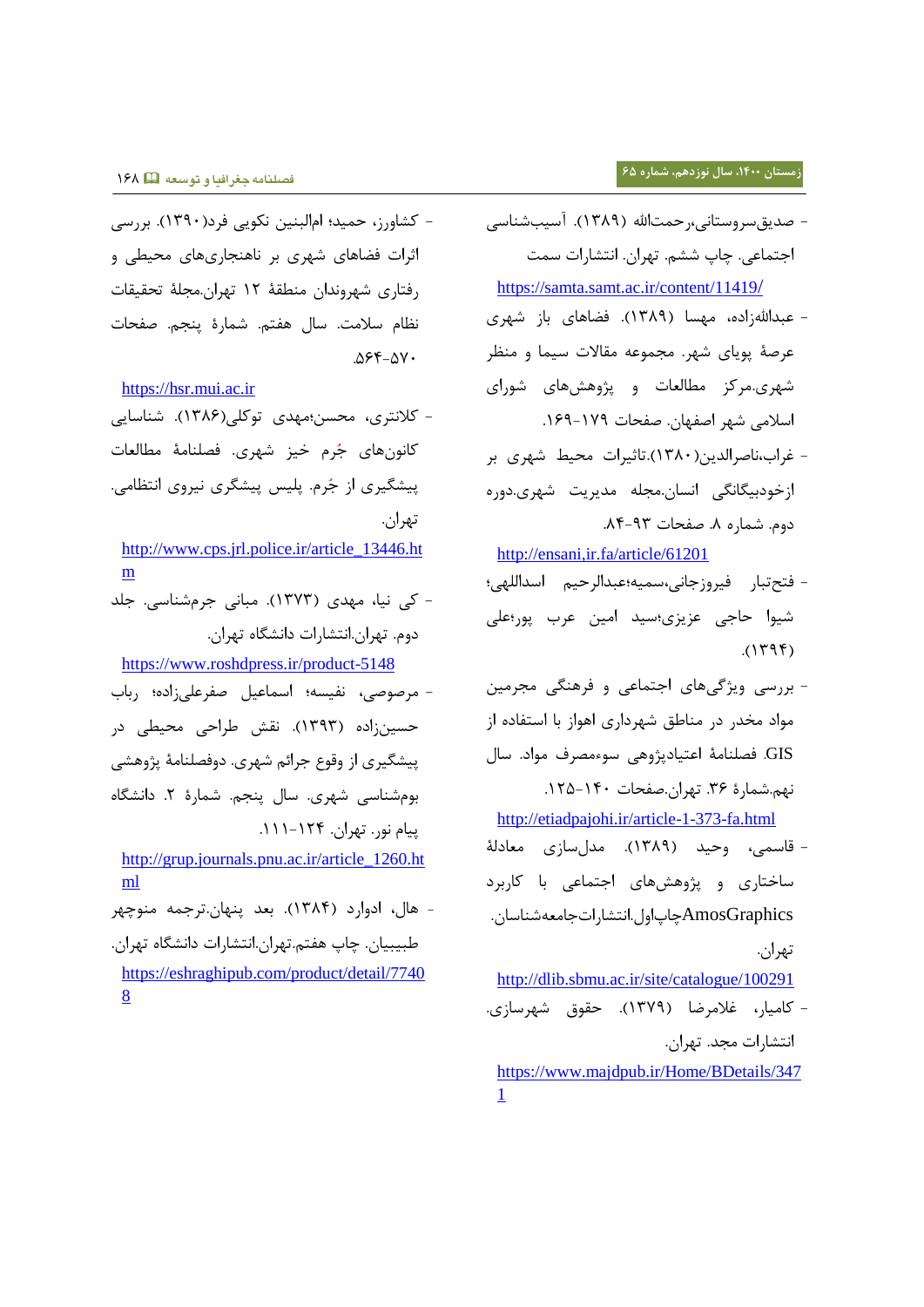- Altman I (2003). Environment and social behaviors: Privacy, private space , realm and crown. Trans, Namazian A .Tehran : shahid Beheshti University press

[https://www.goodreads.com/book/show/281](https://www.goodreads.com/book/show/2811388) [1388](https://www.goodreads.com/book/show/2811388) 

 -Abdullahi, M (2004) crime prevention through urban land use planning (case study :robbery in Zanjan city) msc thesis geography and urban planning university of Zanjan.

[http://www.znu.ac.ir/humanities/library#](http://www.znu.ac.ir/humanities/library%23)

- Harris PH, Mennis J, Obradovic Z, Izenman A, Grunwald H, Lockwood B Jupin J ,Chisholm L (2012). Investigation the simultaneous Effects of Individual program and Neighborhood Attributes on Juvenile Recidivism Using GIS and spatial Data Mining NCJ 237986, Rockville, MD. USA: National Institute of Justice/NCJRS.
- Mahmoudi, j, M gurchy Beigi, M (2009). Environmental design role in crime prevention law quarterly,Volume 39,no 2t
- Mooney, linda A, David knox and Karolinae Schacht (1997). Understanding social problems, NewYork; West publishing Co
- Walmsly, D, j (1998). Urban living longman scientific and technical new York P. 140.